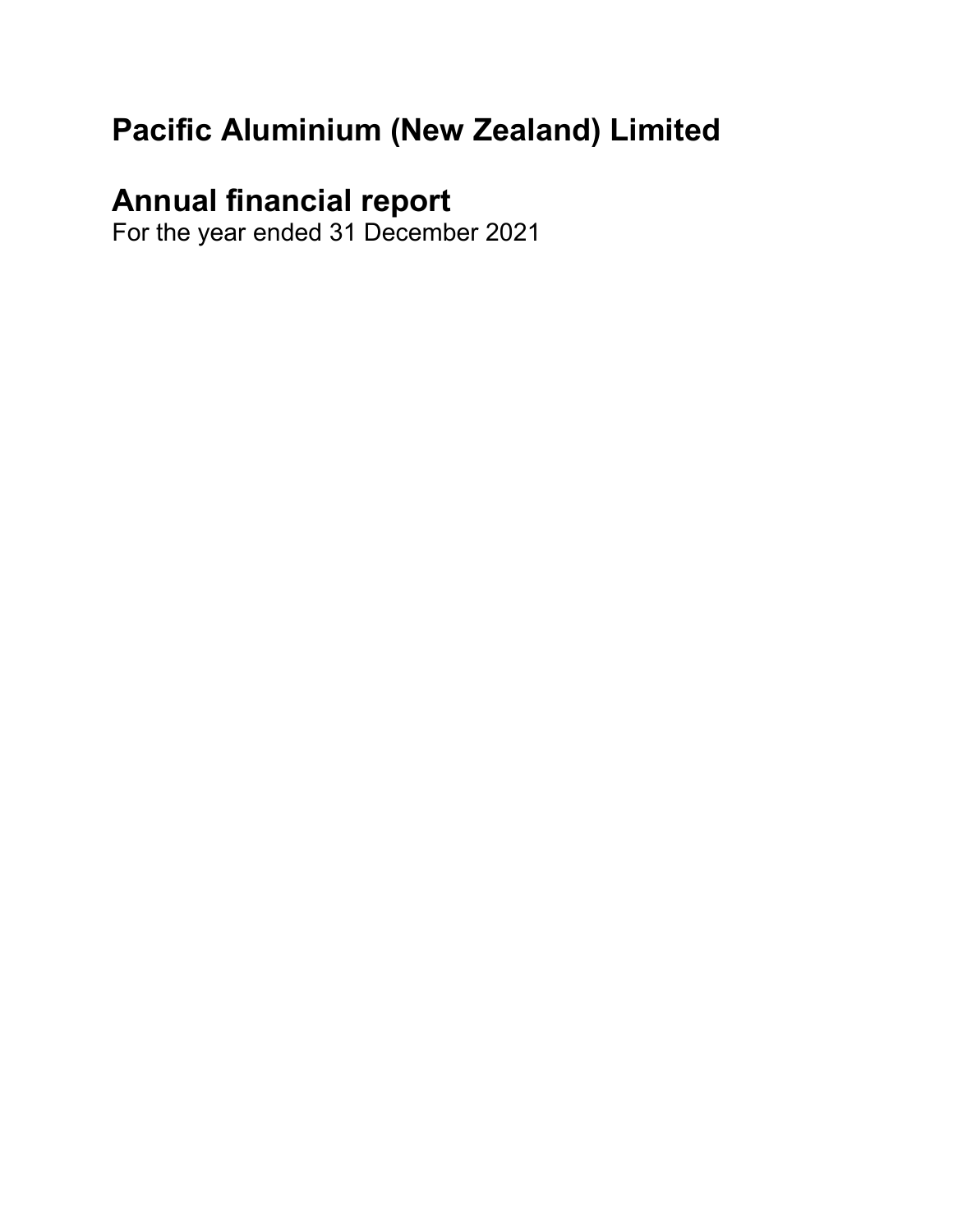# **Pacific Aluminium (New Zealand) Limited**

# **Annual financial report**

For the year ended 31 December 2021

# **Contents**

Directors' report<br>
Annual financial report<br>
Independent auditor's report to the members<br>
37 Annual financial report Independent auditor's report to the members

Page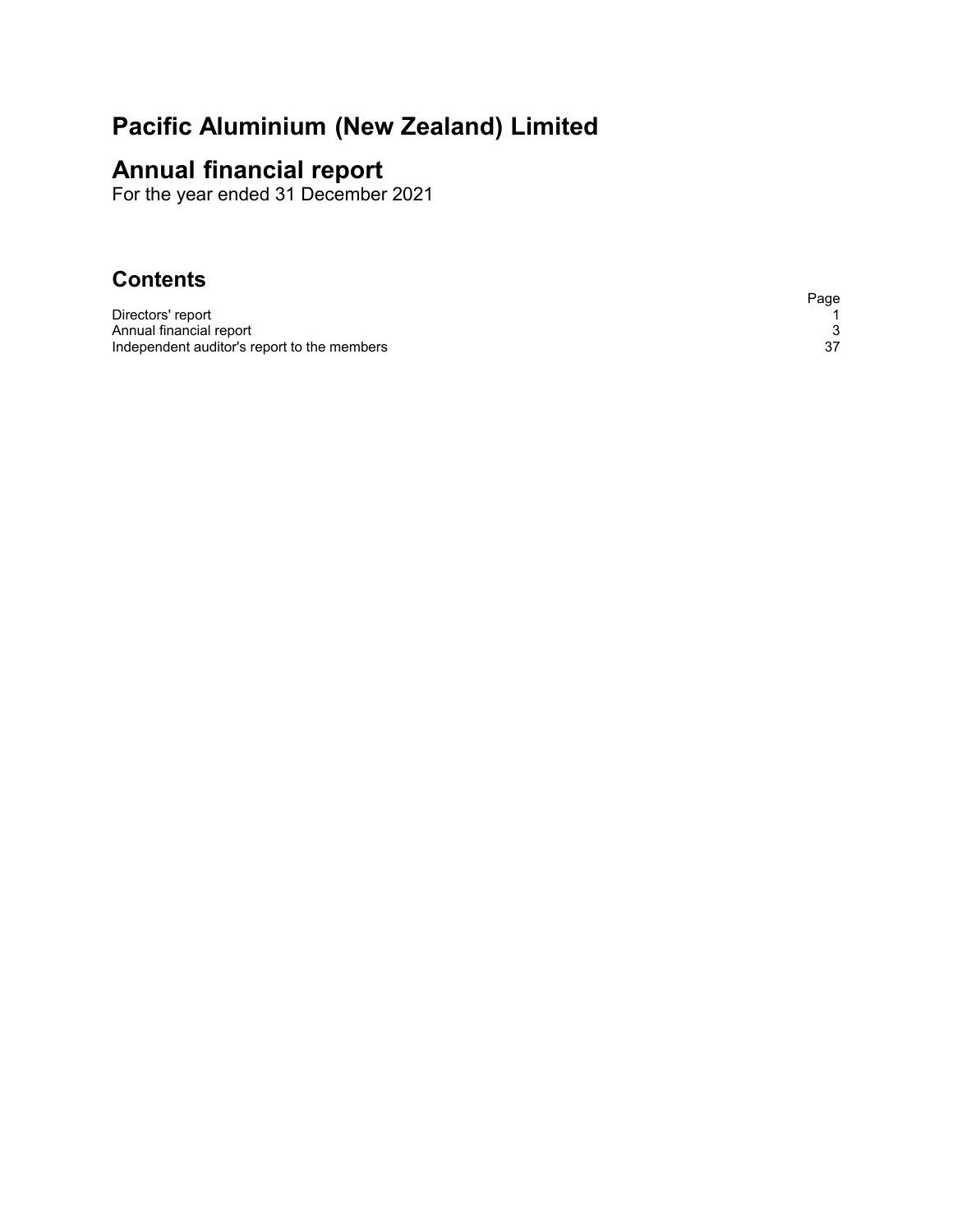## <span id="page-2-0"></span>**Directors' report**

Your directors present their report on Pacific Aluminium (New Zealand) Limited (the "Company") for the year ended 31 December 2021.

With the unanimous agreement of all shareholders, the Company has taken advantage of the reporting concessions available to it under Section 211(3) of the Companies Act 1993.

The directors of the Company authorised these financial statements presented on pages 3 to 37 for issue on 04 April 2022.

#### **Principal activities**

The principal activity of the Company remained the operation of an aluminium business including the purchase of alumina and the production and marketing of primary aluminium. The Company has a 79.36% interest in New Zealand Aluminium Smelters Limited (NZAS), the principal activity of which is the conversion of alumina into aluminium.

There were no significant changes in the nature of the activities of the Company during the year.

#### **Review of operations**

|                                                      | 2021<br>\$'000      | 2020<br>\$'000         |
|------------------------------------------------------|---------------------|------------------------|
| Profit/(loss) before income tax<br>Income tax charge | 189.388<br>(49.331) | (325,059)<br>(40, 553) |
| Profit/(loss) after income tax                       | 140.057             | (365,612)              |

The net result of the Company after income tax was a profit of \$140,057,000 (2020: loss of \$365,612,000). In the previous year, the results of New Zealand Aluminium Smelters Limited ('NZAS') were significantly impacted by material non-cash items that were not related to the underlying performance of the aluminium business.

Reconciliation of statutory results to underlying results

|                                                  | 2021    | 2020      |
|--------------------------------------------------|---------|-----------|
|                                                  | \$'000  | \$'000    |
| Statutory profit/(loss) after income tax         | 140.057 | (365,612) |
| Impairment charges                               |         | 223.275   |
| Fair value adjustment of LME embedded derivative |         | 42.824    |
| Underlying profit/(loss) after income tax        | 140.057 | (99, 513) |

In 2021, the underlying result reflects a mixed operating environment in comparison to the previous year. Higher LME prices and premiums contributed to a \$265 million or 35.9% increase (2020: \$102 million or 12.1% decrease) in metal revenues. In addition, the Company incurred lower power costs during the year as a result of the re-negotiated power contract with Meridian Energy. These were offset by higher emission trading scheme and environmental restoration costs. During the year, the cash LME averaged US\$2,480 per tonne which was a 45% increase on 2020 (2020: LME average of US\$1,707 per tonne). The US\$:NZ\$ exchange rate averaged 0.68 (2020: average rate of 0.65). Aluminium production at the Company's 79.36% owned New Zealand Aluminium Smelters Limited operation at 332,115 tonnes was 0.98% lower than in 2020 (2020: 335,405 tonnes).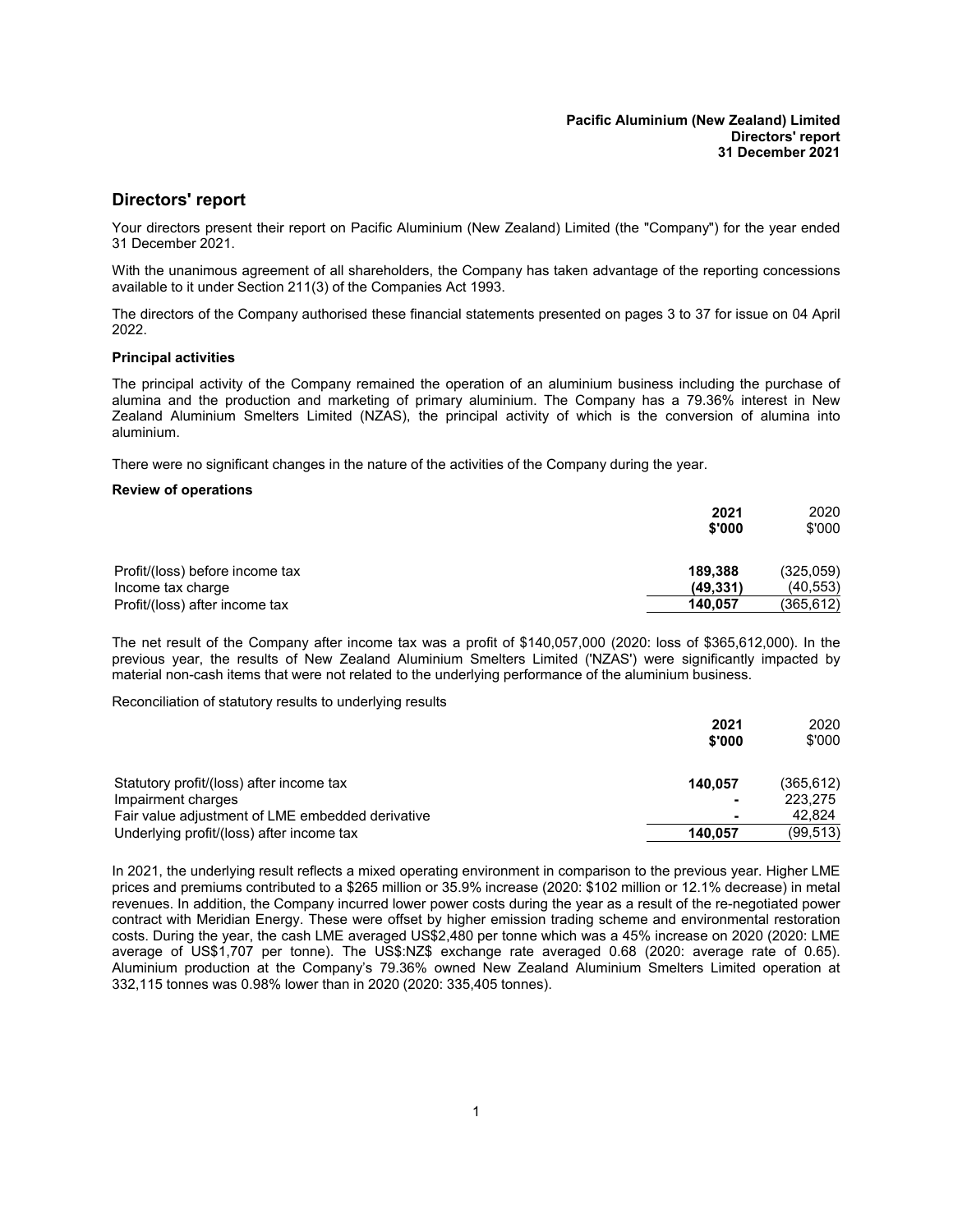**Pacific Aluminium (New Zealand) Limited** Directors' report 31 December 2021 (continued)

#### Significant events in the financial vear

On 14 January 2021 an agreement was reached between Rio Tinto as the ultimate holding company of Pacific Aluminium (New Zealand) Limited, which holds 79.36% of the Company, and Meridian Energy in relation to power prices, allowing the Company to continue operating the Tiwai Point aluminium smelter until December 2024.

On 13 December 2021, the New Zealand Government set the NZAS electricity allocation factor (EAF) for the main electricity agreement with Meridian Energy Limited to zero. This reduced the portion of the ETS grant relating to indirect allocation to nil for the 2021 financial year and resulted in an impairment of the intangible asset held at year end.

# Matters subsequent to the end of the financial year

No matter or circumstance has arisen since 31 December 2021 that has significantly affected the Company's operations, results or state of affairs, or may do so in future years.

#### **Directors**

The following persons held office as directors of the Company during the whole of the financial year and up to the date of this report, unless otherwise stated:

P J Checketts C S Blenkiron (appointed 22 January 2022) M Gwisai (appointed 1 April 2021) J E Tatkovic (appointed 10 July 2021, resigned 21 January 2022) S A Hamilton (resigned 9 July 2021) R G Prest (resigned 31 March 2021)

**Company secretary** 

D Johnstone

Registered office and address for service

**Auditor** 

**Solicitors** 

of the Board. Director 04 April 2022

1530 Tiwai Road **Tiwai Point** Invercargill 9877

**KPMG** 235 St. Georges Terrace **Perth 6000** 

Chapman Tripp 10 Customhouse Quay PO Box 993 Wellington 6140

 $\sqrt{2}$ 04 April 2022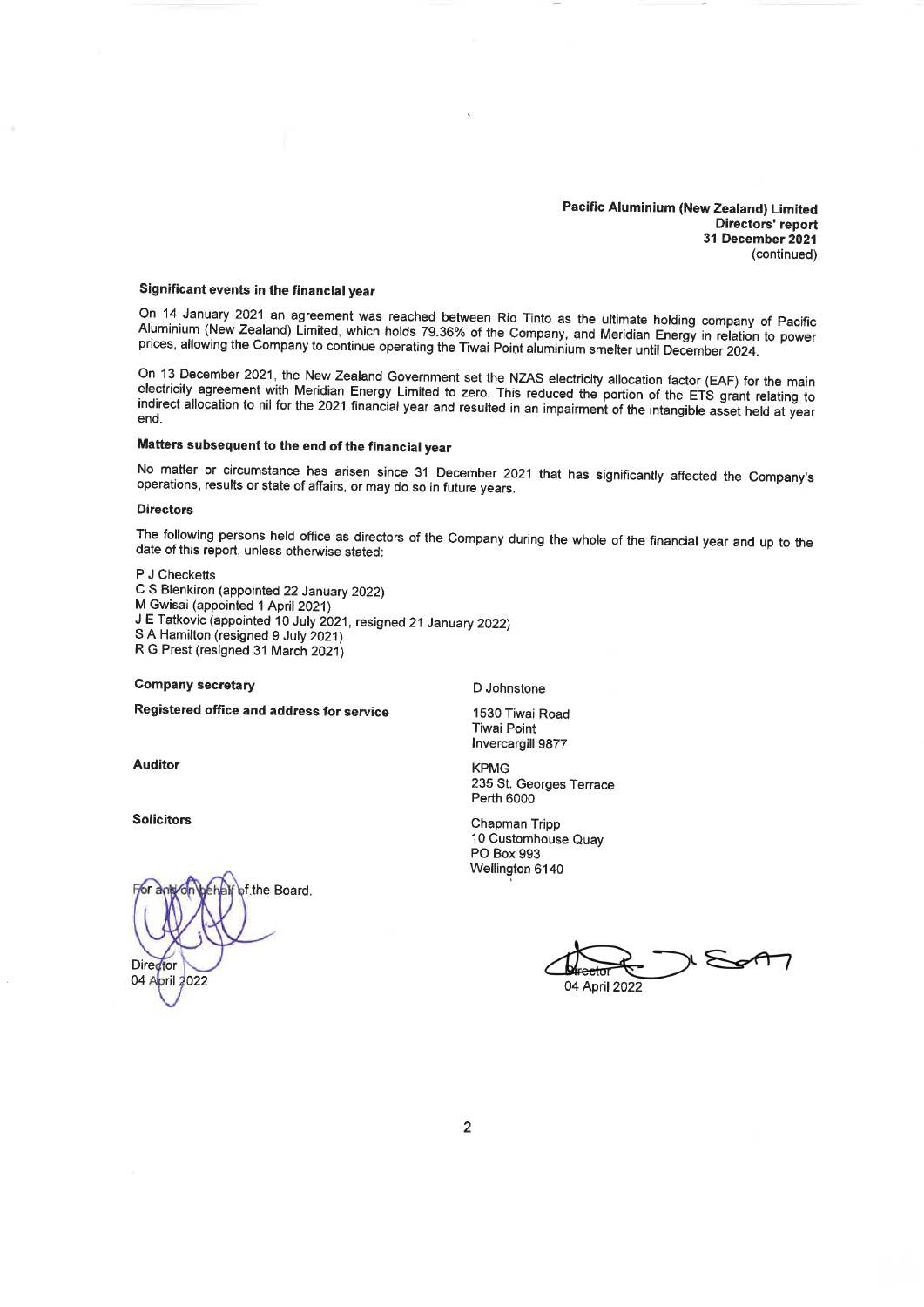# **Pacific Aluminium (New Zealand) Limited**

# **Annual financial report**

31 December 2021

| <b>Contents</b>                             | Page |
|---------------------------------------------|------|
| Financial statements                        |      |
| Statement of comprehensive income           | 4    |
| Balance sheet                               | 5    |
| Statement of changes in equity              | 6    |
| Statement of cash flows                     |      |
| Notes to the financial statements           | 8    |
| Independent auditor's report to the members | 37   |
|                                             |      |

These financial statements are the financial statements of Pacific Aluminium (New Zealand) Limited. The financial statements are presented in New Zealand Dollars (NZD).

Pacific Aluminium (New Zealand) Limited is a company limited by shares, incorporated and domiciled in New Zealand. The Company is registered under the New Zealand Companies Act 1993. Its registered office and principal place of business is:

Pacific Aluminium (New Zealand) Limited 1530 Tiwai Road Tiwai Point Invercargill 9877

The parent entity is RTA Pacific Pty Limited and the ultimate parent entity is Rio Tinto Limited.

A description of the nature of the Company's operations and its principal activities is included in the directors' report, which does not form part of these financial statements.

The financial statements were authorised for issue by the directors on 04 April 2022. The directors have the power to amend and reissue the financial statements.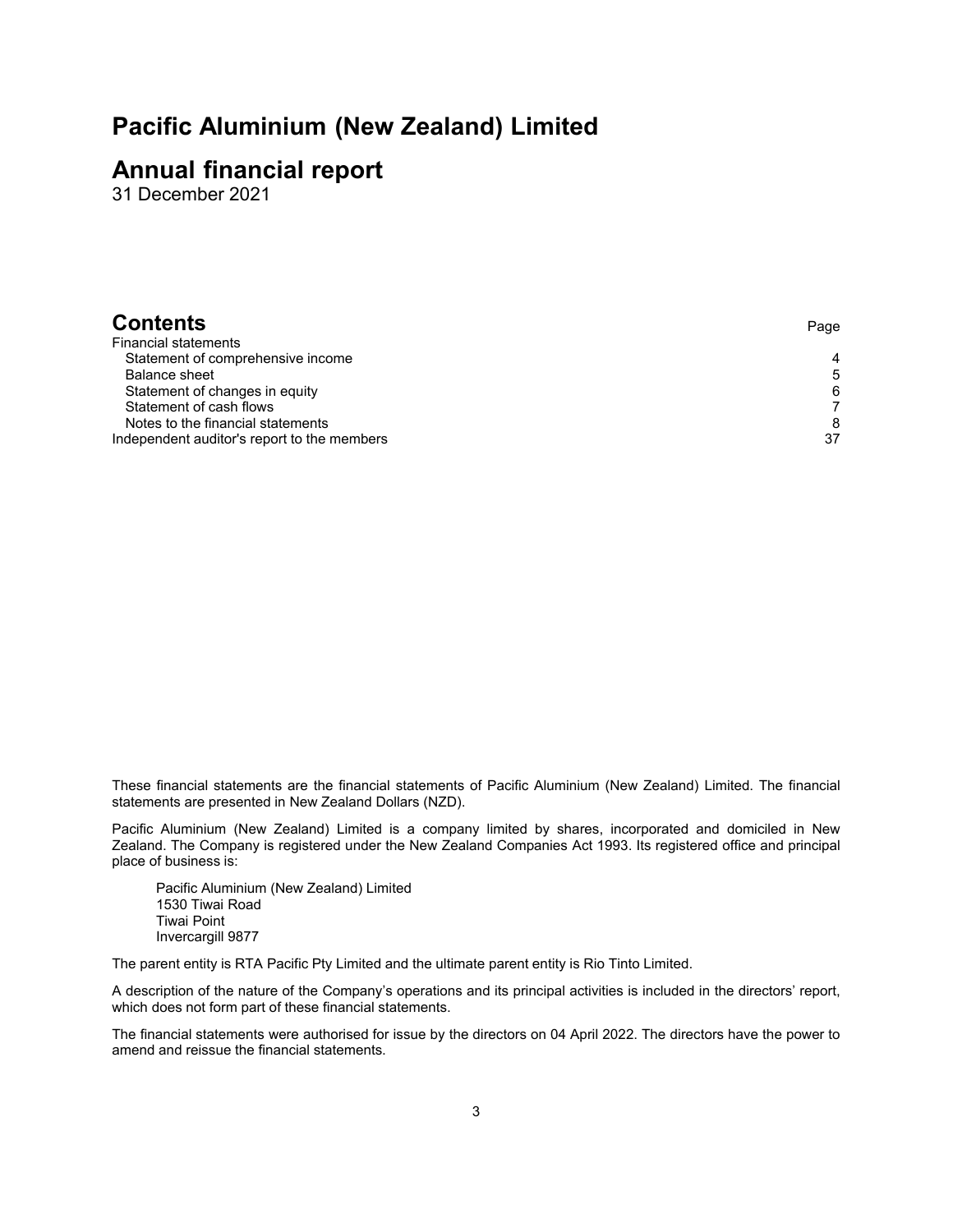# **Pacific Aluminium (New Zealand) Limited** Statement of comprehensive income<br>For the year ended 31 December 2021

|                                                                       | <b>Notes</b> | 2021<br>\$'000       | 2020<br>\$'000 |
|-----------------------------------------------------------------------|--------------|----------------------|----------------|
| Revenue from contracts with customers                                 | 4            | 1,000,574            | 735,915        |
| Other income                                                          | 5            | 7,659                | 5,686          |
| Other losses                                                          | 6            |                      | (59, 478)      |
|                                                                       |              | 1,008,233            | 682,123        |
| Raw materials, energy and consumables used                            |              | (560, 174)           |                |
| Employee benefits expense                                             |              |                      | (600, 235)     |
| Depreciation and amortisation expense                                 | 7<br>7       | (68, 439)<br>(5,805) | (70, 600)      |
| Operating expenses                                                    |              |                      | (34, 485)      |
| Impairment charges                                                    | 7            | (44.571)             | (38, 191)      |
| Other expenses                                                        | 7            |                      | (223, 275)     |
| Finance costs                                                         | 7            | (131, 285)           | (27, 589)      |
|                                                                       |              | (8.571)              | (12, 807)      |
|                                                                       |              | (818, 845)           | (1,007,182)    |
| Profit/(loss) before income tax                                       |              | 189,388              | (325, 059)     |
| Income tax charge                                                     | 8            | (49, 331)            | (40, 553)      |
| Profit/(loss) from continuing operations after tax                    |              | 140,057              | (365, 612)     |
|                                                                       |              |                      |                |
| Total comprehensive income/(expense) for the year                     |              | 140,057              | (365, 612)     |
| Total comprehensive income/(expense) for the year is attributable to: |              |                      |                |
| Owners of Pacific Aluminium (New Zealand) Limited                     |              | 140,057              | (365, 612)     |

alf of the Board or étór Dir 04 April 2022

 $\lambda$ 

 $\leftarrow$  $\mathcal{C}$  $\overline{\phantom{a}}$ **Director** 

04 April 2022

The above statement of comprehensive income should be read in conjunction with the accompanying notes.

x

 $\bar{z}$  $\ddot{\phantom{1}}$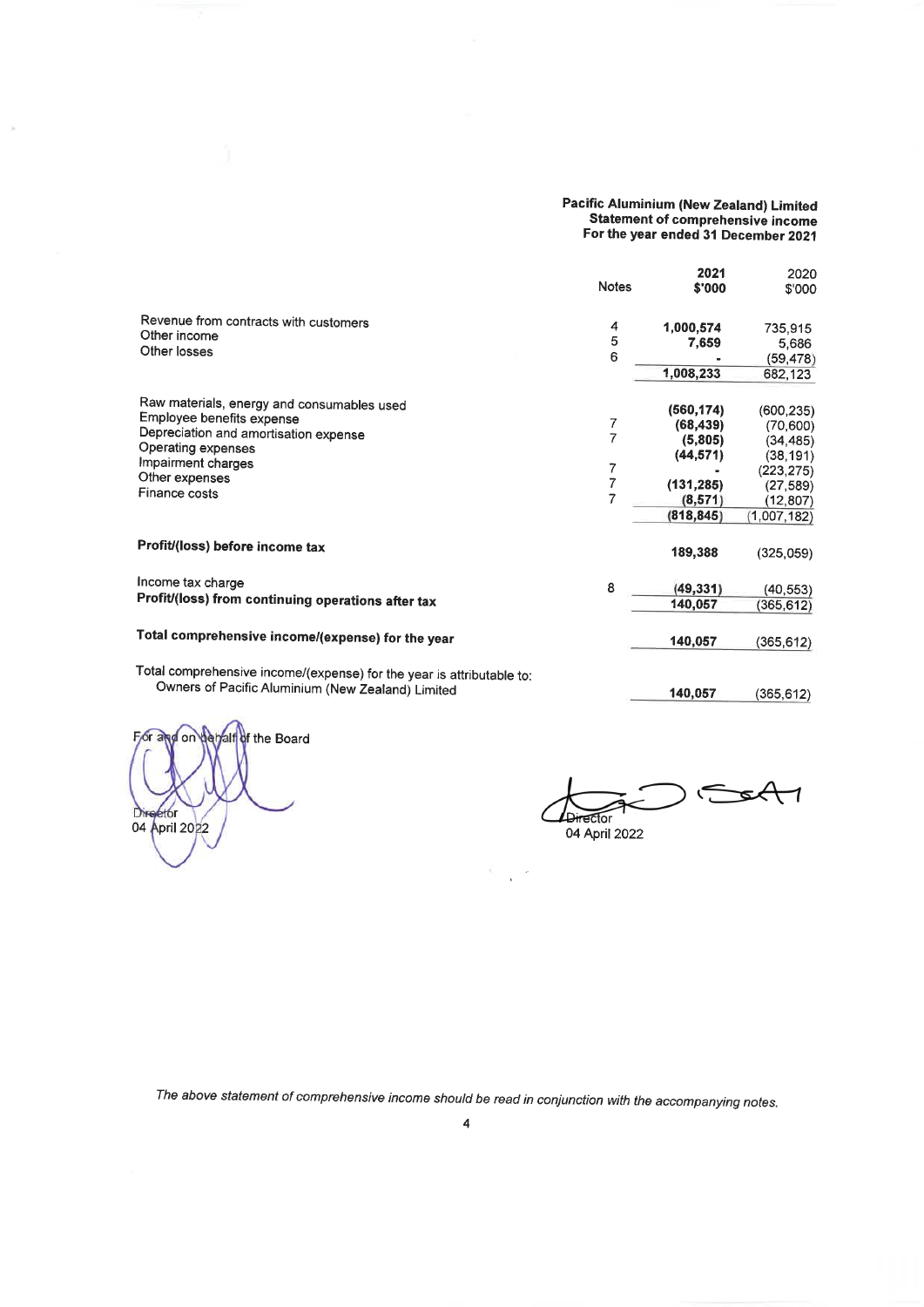#### **Pacific Aluminium (New Zealand) Limited Balance sheet As at 31 December 2021**

|                                      | <b>Notes</b> | 2021<br>\$'000 | 2020<br>\$'000 |
|--------------------------------------|--------------|----------------|----------------|
| <b>ASSETS</b>                        |              |                |                |
| <b>Current assets</b>                |              |                |                |
| Cash and cash equivalents            | 9            | 6,712          | 7,725          |
| Trade and other receivables          | 10           | 354,825        | 83,817         |
| Inventories                          | 11           | 154,824        | 124,520        |
| <b>Total current assets</b>          |              | 516,361        | 216,062        |
| <b>Non-current assets</b>            |              |                |                |
| Receivables                          | 12           | 37,183         | 37,153         |
| Property, plant and equipment        | 13           | 159,519        |                |
| Intangible assets                    | 14           |                | 12,130         |
| <b>Total non-current assets</b>      |              | 196,702        | 49,283         |
| <b>Total assets</b>                  |              | 713,063        | 265,345        |
| <b>LIABILITIES</b>                   |              |                |                |
| <b>Current liabilities</b>           |              |                |                |
| Trade and other payables             | 17           | 153,934        | 76,860         |
| <b>Borrowings</b>                    | 18           |                | 60,445         |
| Provisions                           | 20           | 12,157         | 18,397         |
| Employee benefit obligations         | 21           | 18,179         | 18,831         |
| <b>Current tax liabilities</b>       | 19           | 50,818         | 1,060          |
| Lease liabilities                    | 15           | 3,086          | 2,448          |
| <b>Total current liabilities</b>     |              | 238,174        | 178,041        |
| <b>Non-current liabilities</b>       |              |                |                |
| Provisions                           | 20           | 480,400        | 229,428        |
| Employee benefit obligations         | 21           | 5,802          | 5,681          |
| Lease liabilities                    | 15           | 19,512         | 23,077         |
| <b>Total non-current liabilities</b> |              | 505,714        | 258,186        |
| <b>Total liabilities</b>             |              | 743,888        | 436,227        |
| <b>Net liabilities</b>               |              | (30, 825)      | (170, 882)     |
| <b>EQUITY</b>                        |              |                |                |
| Contributed equity                   | 22           | 600,654        | 600,654        |
| <b>Accumulated losses</b>            | 23           | (631, 479)     | (771, 536)     |
| <b>Total deficiency</b>              |              | (30, 825)      | (170, 882)     |

*The above balance sheet should be read in conjunction with the accompanying notes.*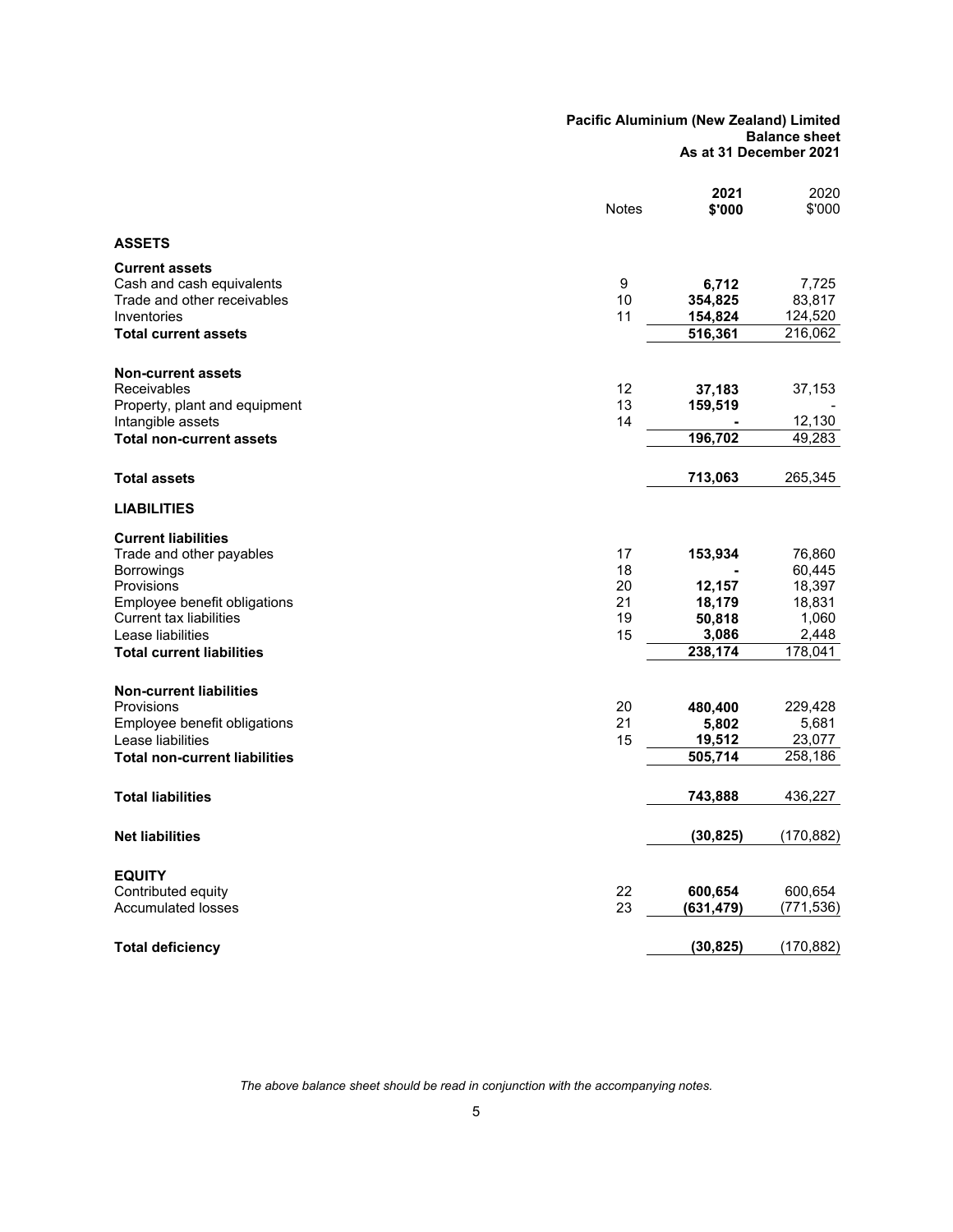**Pacific Aluminium (New Zealand) Limited Statement of changes in equity For the year ended 31 December 2021**

|                                                                | equity<br>\$'000 | <b>Contributed Accumulated</b><br><b>losses</b><br>\$'000 | <b>Total</b><br>equity<br>\$'000 |
|----------------------------------------------------------------|------------------|-----------------------------------------------------------|----------------------------------|
| <b>Balance at 1 January 2021</b>                               | 600,654          | (771,536)                                                 | (170, 882)                       |
| Profit for the year<br>Total comprehensive income for the year | ۰                | 140,057<br>140,057                                        | 140,057<br>140,057               |
| <b>Balance at 31 December 2021</b>                             | 600,654          | (631, 479)                                                | (30, 825)                        |
|                                                                | equity<br>\$'000 | <b>Contributed Accumulated</b><br>losses<br>\$'000        | <b>Total</b><br>equity<br>\$'000 |
| <b>Balance at 1 January 2020</b>                               | 600,654          | (405,924)                                                 | 194,730                          |
| Loss for the year<br>Total comprehensive expense for the year  | -<br>٠           | (365,612)<br>(365,612)                                    | (365, 612)<br>(365, 612)         |
| <b>Balance at 31 December 2020</b>                             | 600,654          | (771,536)                                                 | (170, 882)                       |

*The above statement of changes in equity should be read in conjunction with the accompanying notes.*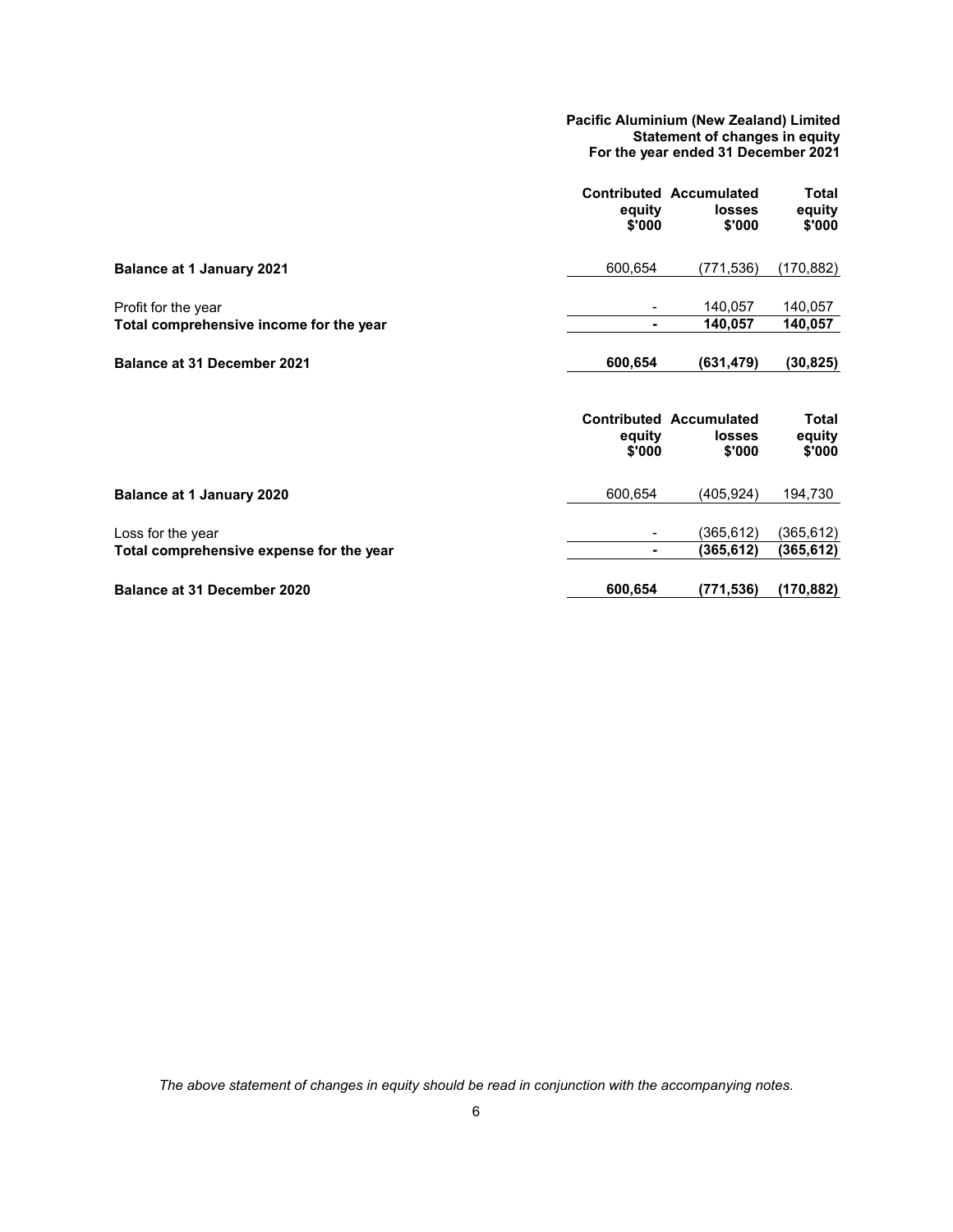#### **Pacific Aluminium (New Zealand) Limited Statement of cash flows For the year ended 31 December 2021**

|                                                                        | <b>Notes</b> | 2021<br>\$'000 | 2020<br>\$'000 |
|------------------------------------------------------------------------|--------------|----------------|----------------|
|                                                                        |              |                |                |
| Cash flows from operating activities                                   |              |                |                |
| Receipts from customers (inclusive of GST)                             |              | 1,109,660      | 874,536        |
| Payments to suppliers and employees (inclusive of GST)                 |              | (823,051)      | (866,291)      |
|                                                                        |              | 286,609        | 8,245          |
| Interest paid                                                          |              | (1, 444)       | (2,794)        |
| Income taxes refunded                                                  |              | 427            | 1,573          |
| Interest received                                                      |              | 134            | 1,204          |
| Net cash inflow from operating activities                              |              | 285,726        | 8,228          |
| Cash flows from investing activities                                   |              |                |                |
| Payments for property, plant and equipment and intangible assets       |              | (25, 956)      | (39, 478)      |
| Proceeds from sale of property, plant and equipment, intangible assets |              | 32,627         | 39,604         |
| Net cash inflow from investing activities                              |              | 6,671          | 126            |
| Cash flows from financing activities                                   |              |                |                |
| Principal elements of lease payments                                   |              | (2,927)        | (2, 449)       |
| Net cash outflow from financing activities                             |              | (2,927)        | (2, 449)       |
| Net increase in cash and cash equivalents                              |              | 289,470        | 5,905          |
| Cash and cash equivalents at the beginning of the year                 |              | (52,720)       | (58, 625)      |
| Cash and cash equivalents at end of year                               | 9            | 236,750        | (52, 720)      |

*The above statement of cash flows should be read in conjunction with the accompanying notes.*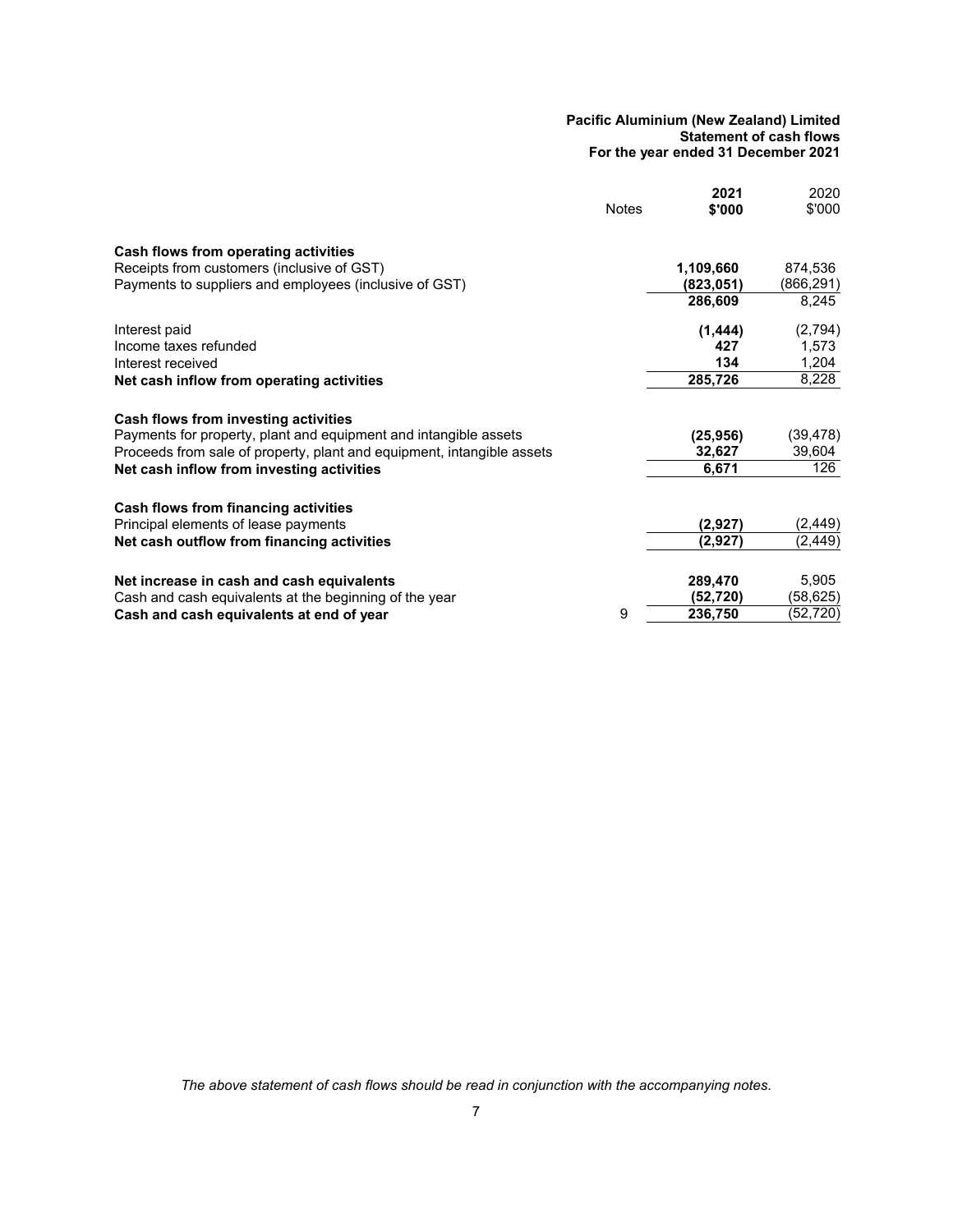# **1 General information**

Pacific Aluminium (New Zealand) Limited's ("the Company") is based in New Zealand. The Company's result is derived from its association with the operations of an aluminium business, including the production and marketing of aluminium.

The Company is a limited liability company incorporated and domiciled in New Zealand. The address of its registered office is 1530 Tiwai Road, Tiwai Point, Invercargill.

These financial statements have been approved for issue by the directors on 04 April 2022.

## **2 Summary of significant accounting policies**

#### **(a) Basis of preparation**

*(i) Compliance with NZ IFRS*

Pacific Aluminium (New Zealand) Limited is a company registered under the Companies Act 1993. These financial statements comprise the Company and its joint operation.

The financial statements have been prepared in accordance with the requirements of the Financial Reporting Act 2013 and the Companies Act 1993.

The financial statements have been prepared in accordance with New Zealand generally accepted accounting practice ('NZ GAAP'). They comply with New Zealand equivalents to International Financial Reporting Standards Reduced Disclosure Regime ('NZ IFRS RDR'), and other applicable Financial Reporting Standards, as appropriate for Tier 2 for-profit entities.

The Company is eligible and has elected to report in accordance with Tier 2 for-profit accounting standards ("NZ IFRS RDR"). The Company qualifies on the basis that it is not publicly accountable and is not a large for-profit public sector entity. In applying NZ IFRS RDR, the Company has applied a number of disclosure concessions.

#### *(ii) Historical cost convention*

The financial statements have been prepared on a historical cost basis, except for the following:

• certain financial assets and liabilities (including derivative instruments) - measured at fair value

*(iii) New and amended standards adopted by the Company*

The Company has applied the following interpretations, standards and amendments for first time in their annual reporting period commencing 1 January 2021:

- *Covid-19-Related Rent Concessions - Amendments to NZ IFRS 16;*
- Interest Rate Benchmark Reform Phase 2 Amendments to NZ IFRS 9, NZ IAS 39, NZ IFRS 7, NZ IFRS 4 and *NZ IFRS 16;*

The adoption of these amendments did not have a material impact on the current or any prior period and is not likely to affect future periods.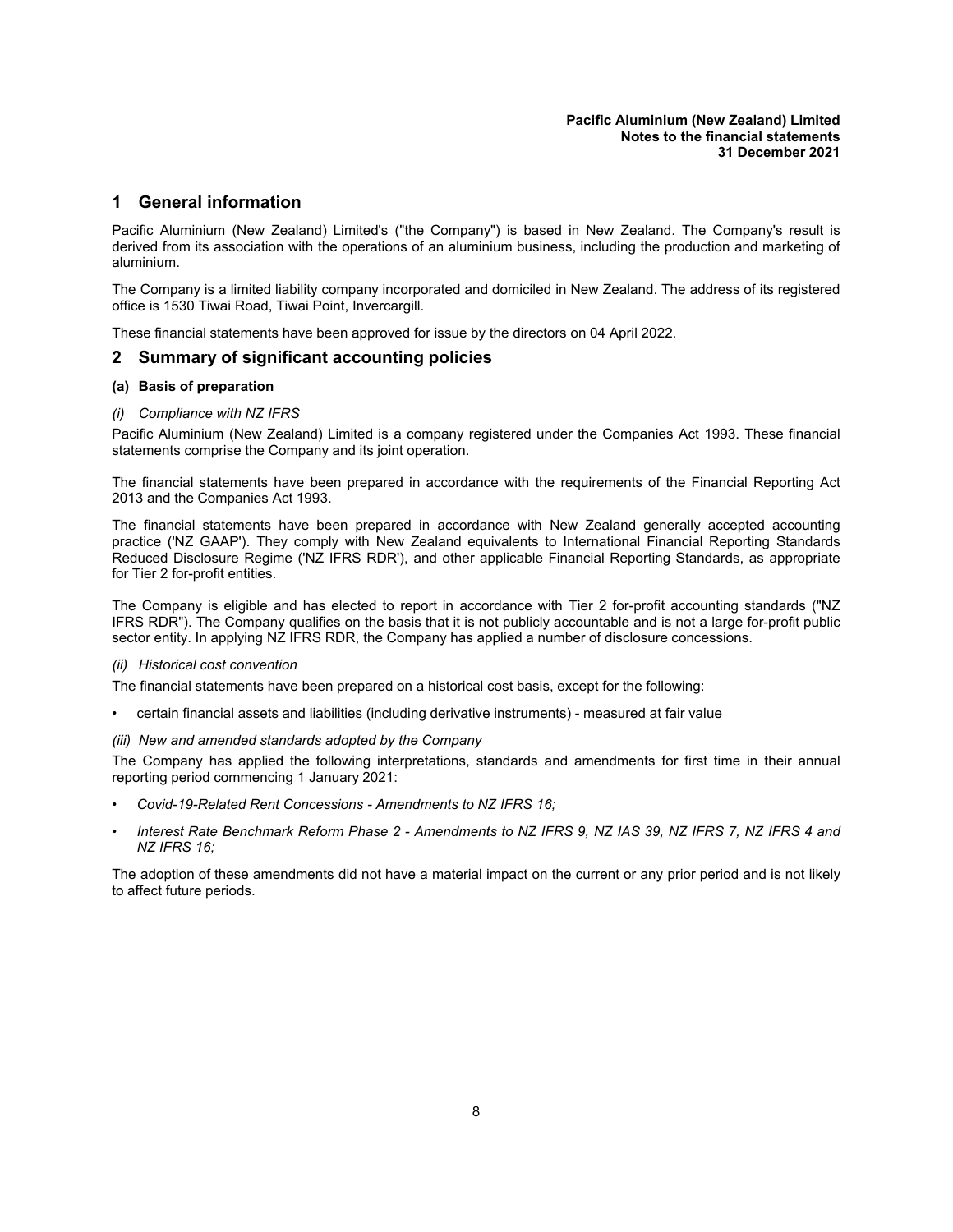# **2 Summary of significant accounting policies (continued)**

#### **(a) Basis of preparation (continued)**

#### *(iv) New standards and interpretations not yet adopted*

Certain new accounting standards and interpretations have been published that are not mandatory for 31 December 2021 reporting periods and have not been early adopted by the Company. These standards are not expected to have a material impact on the entity in the current or future reporting periods and on foreseeable future transactions.

- *Reference to Conceptual Framework - Amendments to NZ IFRS 3;*
- *Property, Plant and Equipment: Proceeds before Intended Use - Amendments to NZ IAS 16;*
- *Onerous Contracts - Cost of Fulfilling a Contract - Amendments to NZ IAS 37;*
- *Annual Improvements to NZ IFRS 2018-2020;*
- *Insurance Contracts - Amendments to NZ IFRS 17;*
- *Classification of Liabilities as Current of Non-current - Amendments to NZ IAS 1;*
- *Disclosure of Accounting Policies - Amendments to NZ IAS 1;*
- *Definition of Accounting Estimates - Amendments to NZ IAS 8;*
- Deferred Tax related to Assets and Liabilities arising from a Single Transaction Amendments to NZ IAS 12;
- Sale or Contribution of Assets between an Investor and its Associate or Joint Venture Amendments to NZ IFRS *10 and NZ IAS 28.*

#### *(v) Going concern*

As announced on 14 January 2021, Rio Tinto as the ultimate holding company of the Company, which holds 79.36% of New Zealand Aluminium Smelters Limited (NZAS) has reached an agreement on a new electricity agreement with Meridian Energy that allows NZAS to continue operating the Tiwai Point aluminium smelter until December 31, 2024.

At 31 December 2021, the Company has net liabilities of \$30,825,000 (2020: net liabilities of \$170,882,000). RTA Pacific Pty Limited has committed to provide financial support, to ensure that the Company is in a position to meet its debts as they fall due. RTA Pacific Pty Limited have provided a letter of financial support to the Company until 30 June 2023.

The Company therefore continues to operate as a going concern, and these financial statements have been prepared on a going concern basis.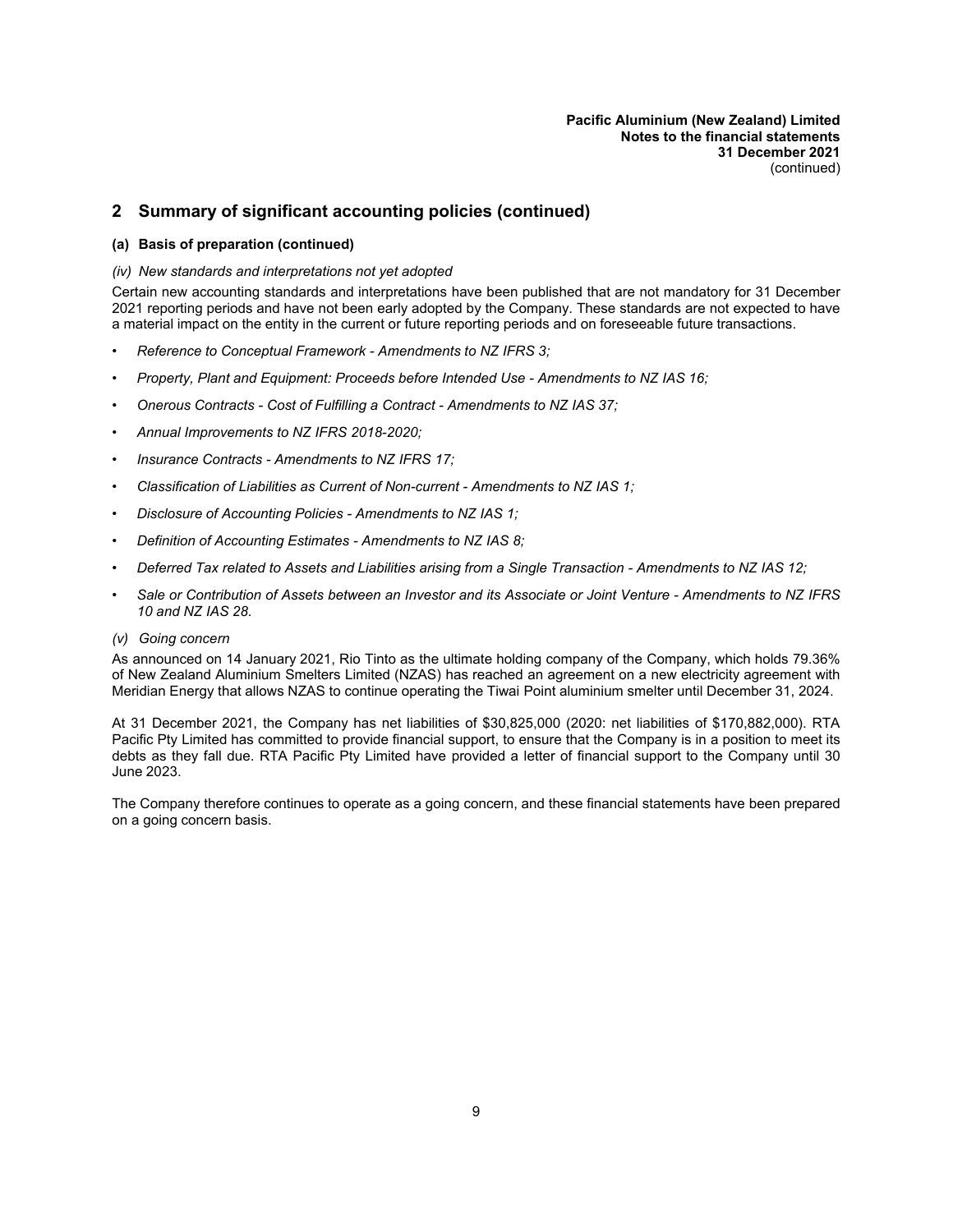# **2 Summary of significant accounting policies (continued)**

#### **(b) Principles of consolidation**

#### *Joint operations*

Under NZ IFRS 11 *Joint Arrangements* investments in joint arrangements are classified as either joint operations or joint ventures. The classification depends on the contractual rights and obligations of each investor, rather than the legal structure of the joint arrangement. The Company has a joint operation.

The Company recognises its direct right to the assets, liabilities, revenues and expenses of joint operations and its share of any jointly held or incurred assets, liabilities, revenues and expenses. These have been incorporated in the financial statements under the appropriate headings.

#### **(c) Foreign currency translation**

#### *Functional and presentation currency*

Items included in the financial statements of the Company are measured using the currency of the primary economic environment in which the Company operates ('the functional currency'). The financial statements are presented in New Zealand dollars, which is the Company's functional and presentation currency.

#### *Transactions and balances*

Foreign currency transactions are translated into the functional currency using the exchange rates prevailing at the dates of the transactions. Foreign exchange gains and losses resulting from the settlement of such transactions and from the translation at year end exchange rates of monetary assets and liabilities denominated in foreign currencies are recognised in profit or loss. They are deferred in equity if they relate to qualifying cash flow hedges and qualifying net investment hedges or are attributable to part of the investment in a foreign operation.

Foreign exchange gains and losses that relate to borrowings are presented in the statement of comprehensive income, within finance costs. All other foreign exchange gains and losses are presented in the statement of comprehensive income on a net basis within other income or other expenses.

Non-monetary items that are measured at fair value in a foreign currency are translated using the exchange rates at the date when the fair value was determined. Translation differences on assets and liabilities carried at fair value are reported as part of the fair value gain or loss. For example, translation differences on non-monetary assets and liabilities such as equities held at fair value through profit or loss are recognised in profit or loss as part of the fair value gain or loss.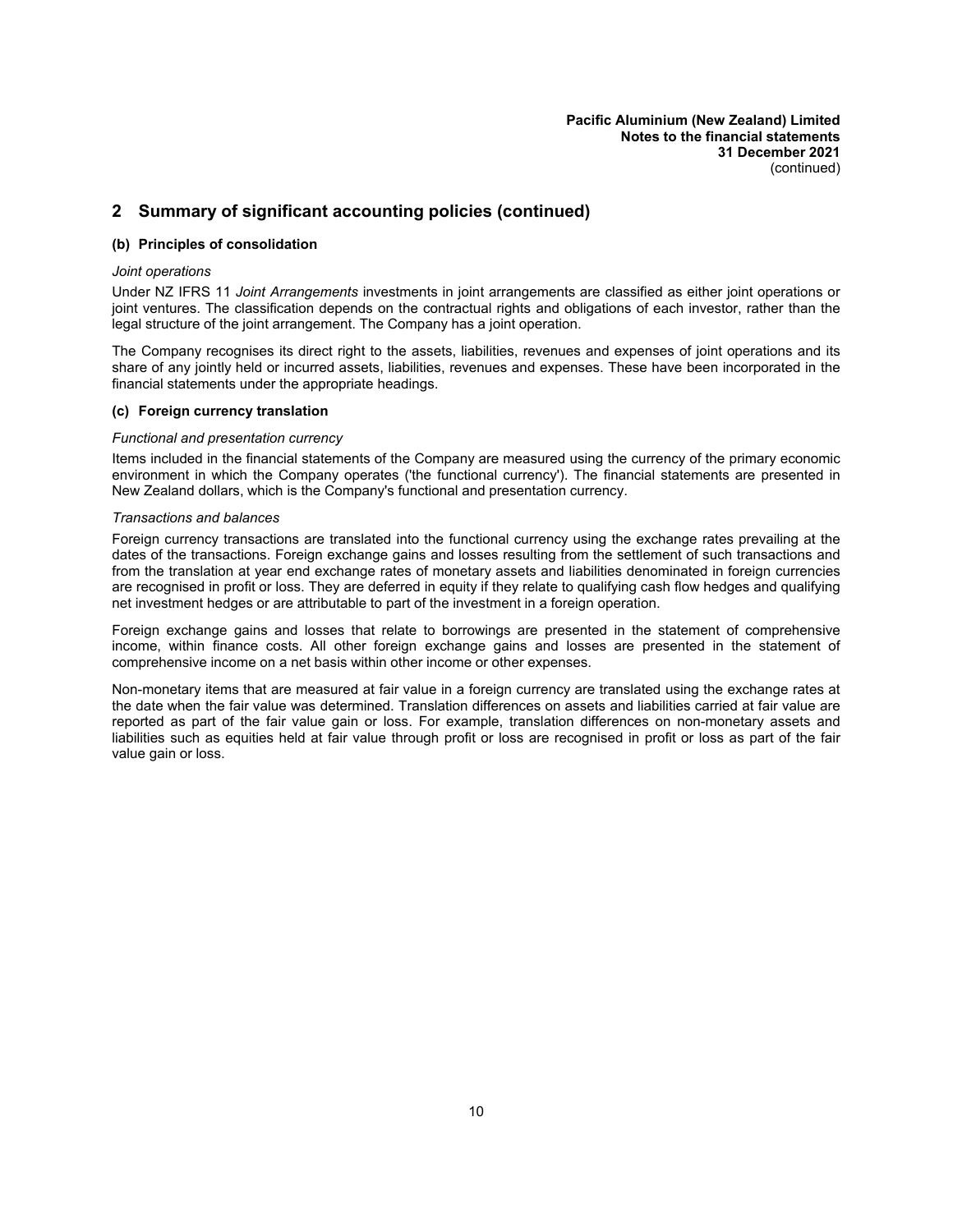# **2 Summary of significant accounting policies (continued)**

#### **(d) Revenue recognition**

#### *Sale of goods*

The Company recognises sales revenue related to the transfer of promised goods or services when control of the goods or services passes to the customer. The amount of revenue recognised reflects the consideration to which the Company is or expects to be entitled in exchange for those goods or services.

Sales revenue is recognised on individual sales when control transfers to the customer. In most instances, control passes and sales revenue is recognised when the product is delivered to the vessel or vehicle on which it will be transported once loaded, the destination port or the customer's premises. There may be circumstances when judgement is required based on the five indicators of control below:

- The customer has the significant risks and rewards of ownership and has the ability to direct the use of, and obtain substantially all of the remaining benefits from the good or service;
- The customer has a present obligation to pay in accordance with the terms of the sales contract. For shipments under the Incoterms Cost, this is generally when the ship is loaded, at which time the obligation for payment is for both product and freight;
- The customer has accepted the asset. Sales revenue may be subject to adjustment if the product specification does not conform to the terms specified in the sales contract but this does not impact the passing of control. Assay and specification adjustments have been immaterial historically;
- The customer has legal title to the asset. The Company usually retains legal title until payment is received for credit risk purposes only;
- The customer has physical possession of the asset. This indicator may be less important as the customer may obtain control of an asset prior to obtaining physical possession, which may be the case for goods in transit.

The Company sells a significant proportion of its products on Free on Board (FOB) Incoterms, where the Company has no responsibility for freight or insurance once control of the goods has passed at the loading port. For these Incoterms there is only one performance obligation, being for provision of product at the point where control passes.

The Company's products are sold to customers under contracts which vary in tenure and pricing mechanisms, including some volumes sold in the spot market. Within each sales contract, each tonne of product shipped is a separate performance obligation. Revenue is generally recognised at the contracted price as this reflects the standalone selling price.

Sales revenue excludes any applicable sales taxes.

#### *Interest income*

Interest income is recognised on a time proportionate basis using the effective interest method.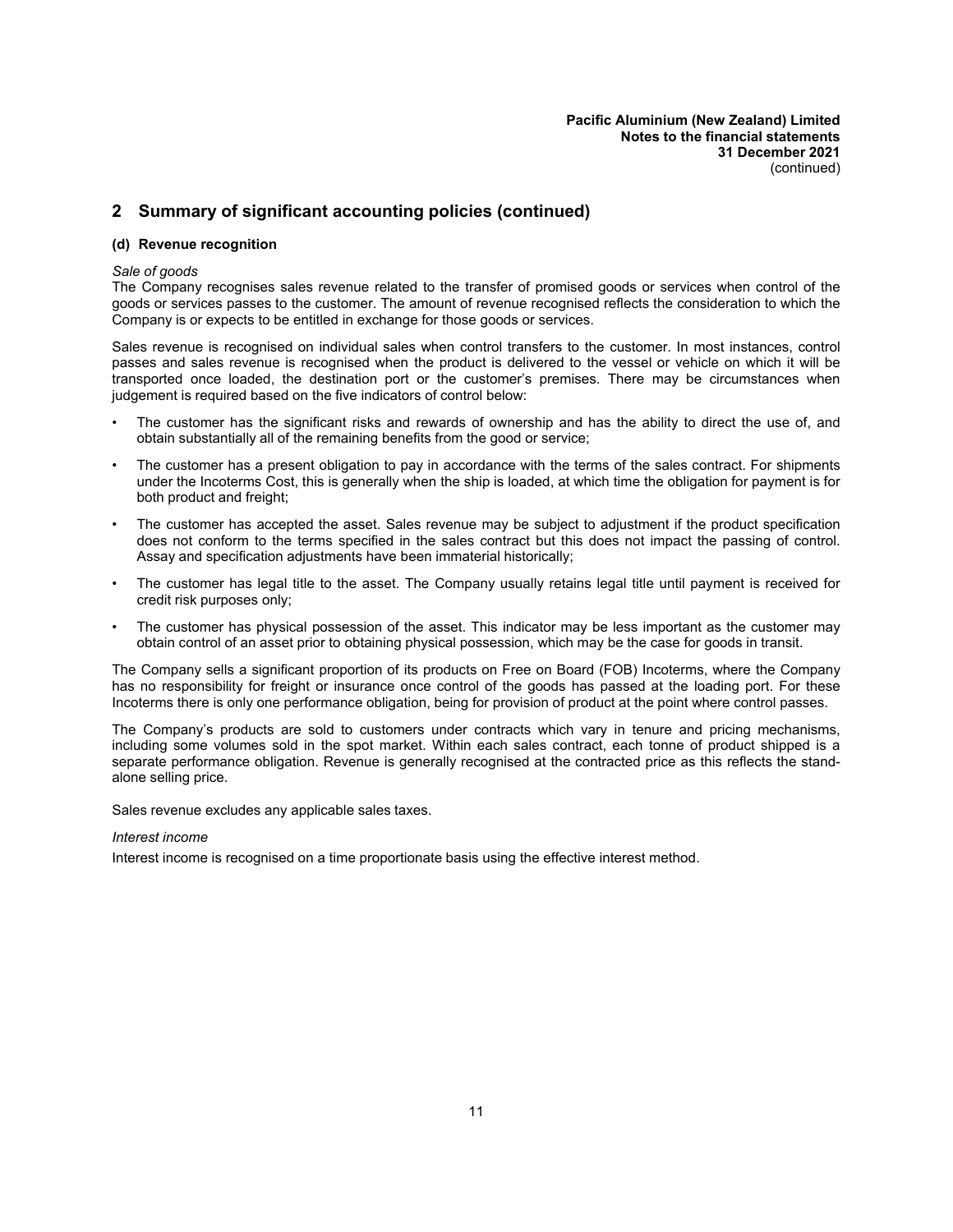# **2 Summary of significant accounting policies (continued)**

#### **(e) Government grants**

Government grants are recognised at their nominal value where there is reasonable assurance that the grants will be received and all attaching conditions will be complied with. Government grants are recognised in profit or loss on a systematic basis over the periods in which the entity recognises as expenses the related costs for which the grant is intended to compensate.

Grants relating to ETS direct allocations are used to offset the direct emissions obligation expense as it arises each month.

On 13 December 2021, the New Zealand Government (Cabinet) set the NZAS electricity allocation factor (EAF) for the main electricity agreement with Meridian Energy Limited to zero. This reduced the portion of the ETS grant relating to indirect allocation to nil for the 2021 financial year.

In prior years, indirect allocations were offset against the electricity cost matching the inherent cost of carbon included in the energy price. Cabinet determined that the renegotiated agreement with Meridian Energy dated 13 January 2021 no longer holds an indirect cost from the ETS to the Company.

In 2021 the Company was granted its share, being 1,091,112 ETS units (2020: 1,391,112 ETS units). 736,118 of the 2021 ETS units related to indirect allocation which have been impaired as at 31 December 2021 to a nil value following Cabinets 13 December 2021 decision.

#### **(f) Employee benefits**

#### *Short term obligations*

Liabilities for wages and salaries, including non-monetary benefits and accumulating sick leave that are expected to be settled wholly within 12 months after the end of the period in which the employees render the related service are recognised in respect of employees' services up to the end of the reporting period and are measured at the amounts expected to be paid when the liabilities are settled. The liabilities are presented as current employee benefit obligations in the statement of financial position.

Liabilities for non-accumulating sick leave are recognised when the leave is taken and measured at the rates paid or payable.

#### *Other long-term employee benefit obligations*

The liabilities for long service leave and annual leave are not expected to be settled wholly within 12 months after the end of the period in which the employees render the related service. They are therefore measured as the present value of expected future payments to be made in respect of services provided by employees up to the end of the reporting period using the projected unit credit method. Consideration is given to expected future wage and salary levels, experience of employee departures and periods of service. Expected future payments are discounted using market yields at the end of the reporting period of government bonds with terms and currencies that match, as closely as possible, the estimated future cash outflows. Remeasurements as a result of experience adjustments and changes in actuarial assumptions are recognised in the statement of comprehensive income.

The obligations are presented as current liabilities in the balance sheet if the entity does not have an unconditional right to defer settlement for at least twelve months after the reporting period, regardless of when the actual settlement is expected to occur.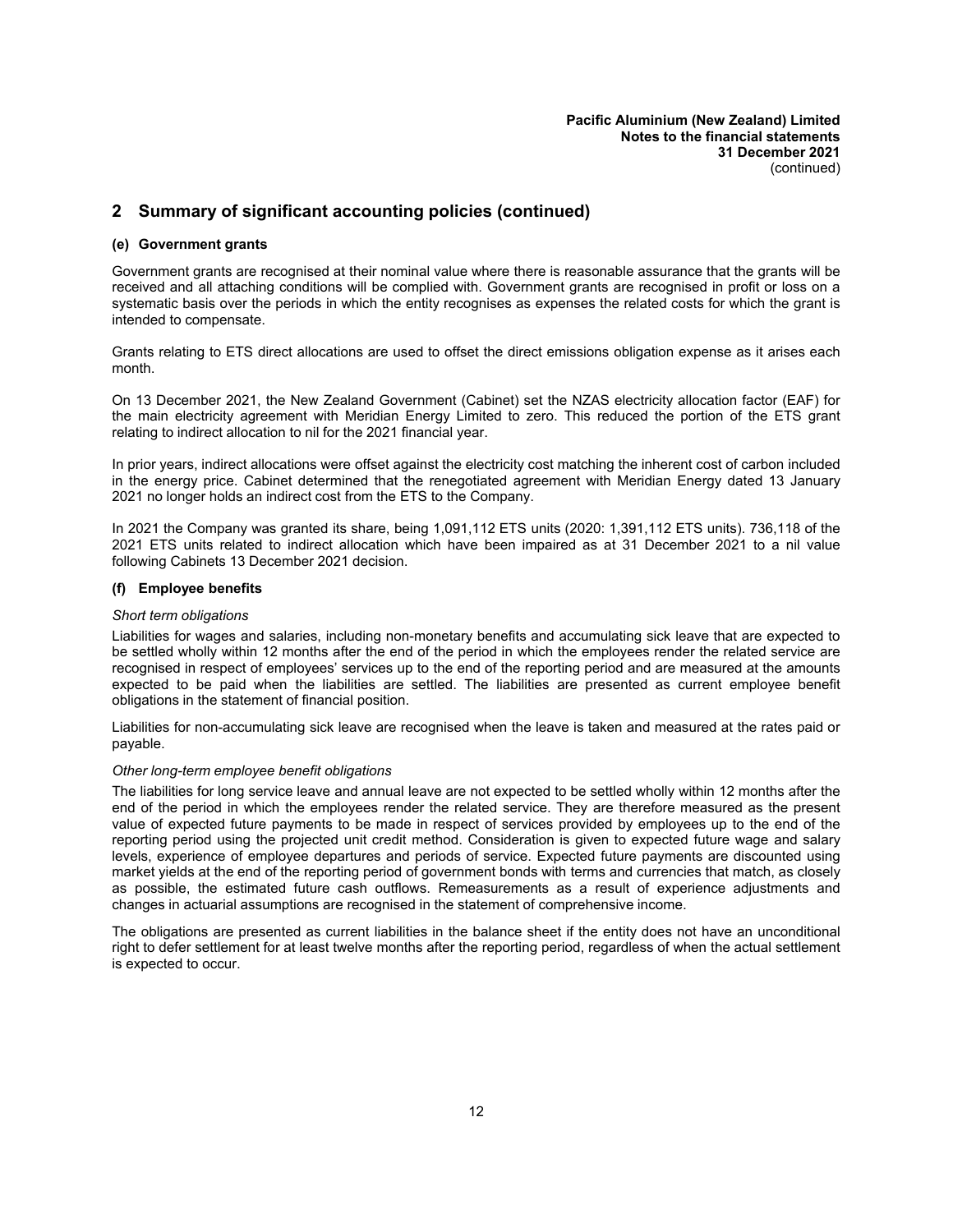# **2 Summary of significant accounting policies (continued)**

#### **(f) Employee benefits (continued)**

#### *Retirement benefit obligations*

Many employees of the Company are entitled to benefits on retirement, disability or death from their membership of the NZAS Retirement Fund ("The Fund").

Contributions to the defined contribution superannuation plans are expensed in the statement of comprehensive income when incurred.

#### *Short term incentive plans*

The Company recognises a liability and an expense for bonuses based on a formula that takes into consideration key performance indicators including, but not necessarily limited to safety performance and financial performance. The Company recognises a provision where contractually obliged or where there is a past practice that has created a constructive obligation.

#### *Share-based payments*

The executives and employees of the Company are eligible to participate in various share based payment plans as part of the Company's membership of the Rio Tinto Group.

The Company reimburses the Rio Tinto Group for the intrinsic value of the options granted. The intrinsic value of an option is calculated as the current share price less the option's exercise price. As the Company is a subsidiary of the Rio Tinto Group, these payments are treated as employee benefits in accordance with NZ IAS 19 Employee Benefits. The movement in intrinsic value at each reporting date is recognised as an employee benefit expense.

The fair value of options granted under the equity settled share based payment plans are recognised as an employee benefit expense over the expected vesting period. The fair value of the share plans is determined at the date of grant, taking into account:

- including any market performance conditions (eg the entity's share price)
- excluding the impact of any service and non-market performance vesting conditions (eg profitability, sales growth targets and remaining an employee of the entity over a specified time period, and
- including the impact of any non-vesting conditions (eg the requirement for employees to save or holdings shares for a specific period of time).

The total expense is recognised over the vesting period, which is the period over which all of the specified vesting conditions are to be satisfied. At the end of each year, the entity revises its estimates of the number of options that are expected to vest based on the non-market vesting and service conditions. It recognises the impact of the revision to original estimates, if any, in the statement of comprehensive income.

#### *Termination benefits*

Termination benefits are payable when employment is terminated before the normal retirement date, or when an employee accepts voluntary redundancy in exchange for these benefits. The Company recognises termination benefits at the earlier of the following dates: (a) when the group can no longer withdraw the offer of those benefits; and (b) when the entity recognises costs for a restructuring that is within the scope of NZ IAS 37 and involves the payment of terminations benefits. In the case of an offer made to encourage voluntary redundancy, the termination benefits are measured based on the number of employees expected to accept the offer. Benefits falling due more than 12 months after the end of the reporting period are discounted to present value.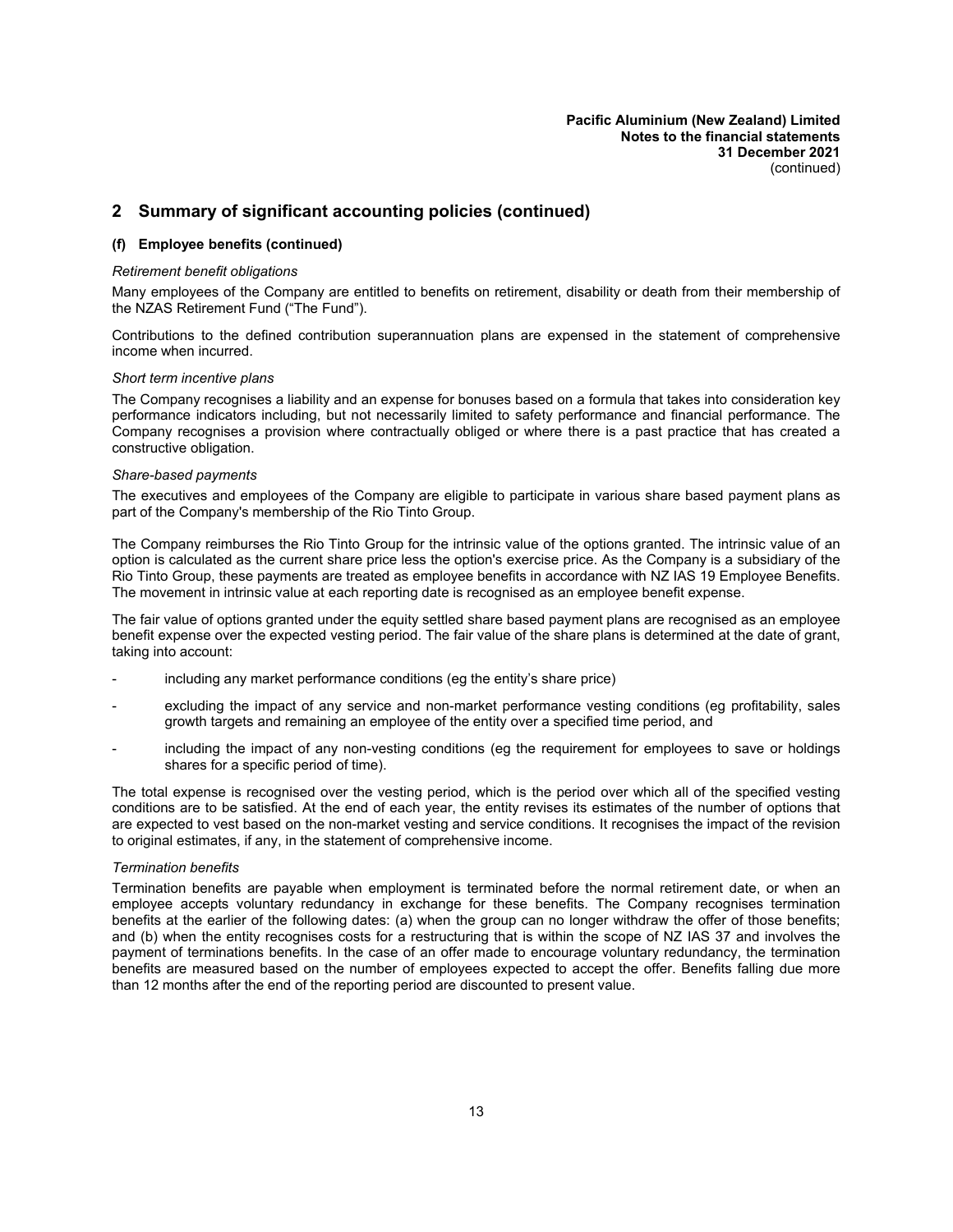# **2 Summary of significant accounting policies (continued)**

#### **(g) Income tax**

The income tax expense or benefit for the period is the tax payable or receivable on the current period's taxable income based on the applicable income tax rate for each jurisdiction adjusted by changes in deferred tax assets and liabilities attributable to temporary differences and to unused tax losses.

The current income tax charge is calculated on the basis of the tax laws enacted or substantively enacted at the end of the reporting period. Management periodically evaluates positions taken in tax returns with respect to situations in which applicable tax regulation is subject to interpretation. Where the amount of tax payable or recoverable is uncertain, the Company establishes provisions based on either: the Company's judgment of the most likely amount of the liability or recovery; or, when there is a wide range of possible outcomes, a probability weighted average approach.

Deferred income tax is provided in full, using the liability method, on temporary differences arising between the tax bases of assets and liabilities and their carrying amounts in the financial statements. However, deferred tax liabilities are not recognised if they arise from the initial recognition of goodwill. Deferred income tax is also not accounted if it arises from initial recognition of an asset or liability in a transaction other than a business combination that at the time of the transaction affects neither accounting nor taxable profit or loss. Deferred income tax is determined using tax rates (and laws) that have been enacted or substantially enacted by the end of the reporting date and are expected to apply when the related deferred income tax asset is realised or the deferred income tax liability is settled.

Deferred tax assets are recognised for deductible temporary differences and unused tax losses only if it is probable that future taxable amounts will be available to utilise those temporary differences and losses.

Deferred tax liabilities and assets are not recognised for temporary differences between the carrying amount and tax bases of investments in foreign operations where the Company is able to control the timing of the reversal of the temporary differences and it is probable that the differences will not reverse in the foreseeable future.

Deferred tax assets and liabilities are offset where there is a legally enforceable right to offset current tax assets and liabilities and when the deferred tax balances relate to the same taxation authority. Current tax assets and liabilities are offset where the Company has a legally enforceable right to offset and intends to settle on a net basis, or to realise the asset and settle the liability simultaneously.

Current and deferred tax is recognised in profit or loss, except to the extent that it relates to items recognised in other comprehensive income or directly in equity. In this case, the tax is also recognised in other comprehensive income or directly in equity, respectively.

#### **(h) Tax consolidation group**

The Company and other Rio Tinto wholly owned New Zealand entities form a tax consolidation group. As a consequence, one income tax return is completed for the group and the group is treated for income tax purposes as one tax payer.

The tax balances have been attributed for reporting purposes to each of the entities on the basis of their individual results. Amounts of tax due to and receivable from the New Zealand Inland Revenue Department ("IRD") are made by the Company as nominated member of the tax consolidated group. The current tax balance for the group has been allocated among the members based on each entity's current tax movement for the period. Where tax losses are incurred by group members, these are offset within the group through their respective intercompany accounts.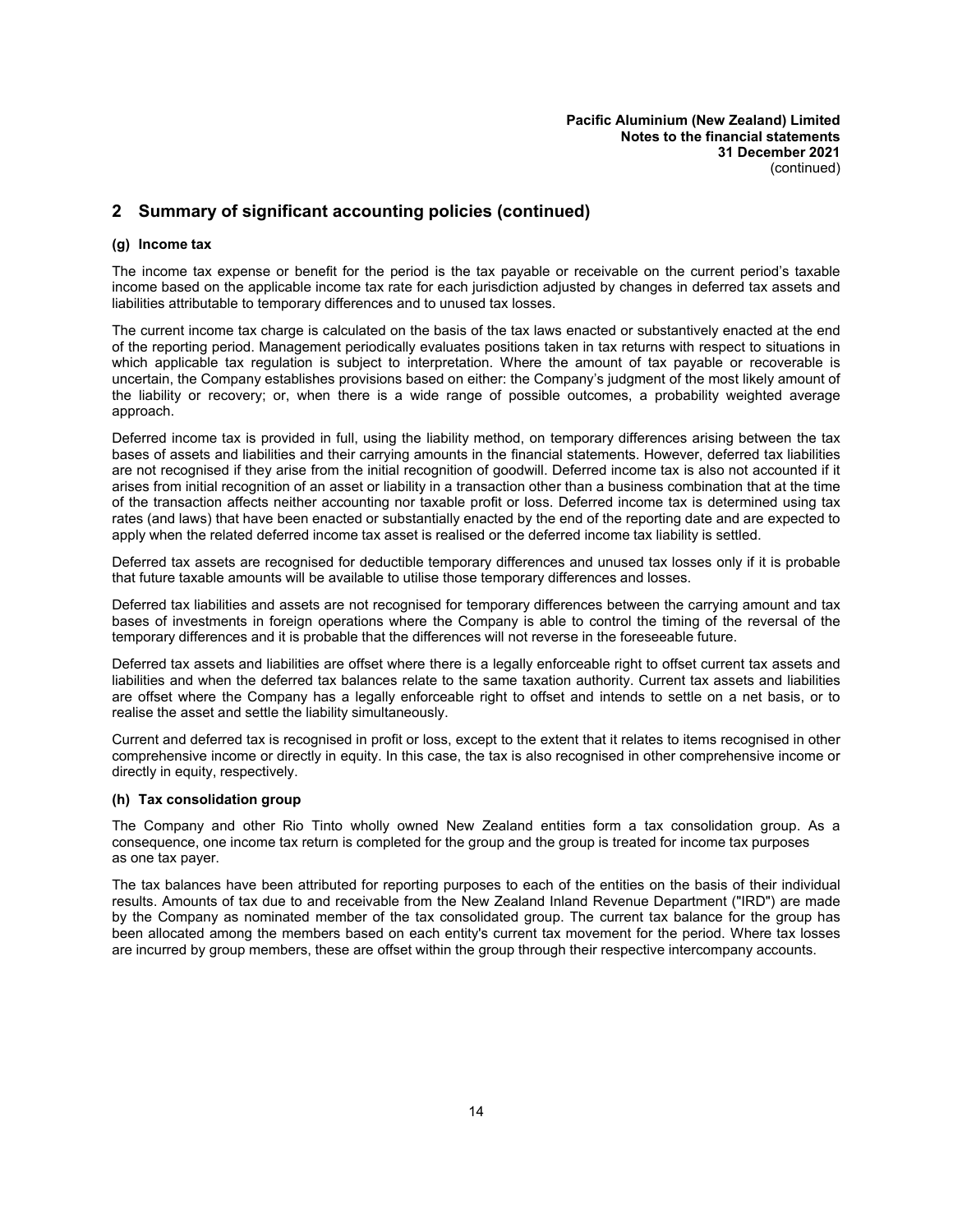# **2 Summary of significant accounting policies (continued)**

#### **(i) Cash and cash equivalents**

Cash and cash equivalents includes cash on hand, deposits held at call with financial institutions Inland Revenue and Rio Tinto Finance Plc, other short-term, highly liquid investments (mainly money market funds) that are readily convertible to known amounts of cash and which are subject to an insignificant risk of changes in value and bank overdrafts. Bank overdrafts and amounts owing to Rio Tinto Finance Plc are disclosed within current liabilities in the balance sheet.

For the purposes of the statement of cash flows, bank overdrafts and movements in the Rio Tinto Finance Plc payable or receivable balance have been accounted for as cash movements.

#### **(j) Trade receivables**

Trade receivables are recognised initially at fair value and subsequently measured at amortised cost using the effective interest method, less loss allowance.

Trade receivables are amounts due from customers for goods sold or services performed in the ordinary course of business. If collection of the amounts is expected in one year or less they are classified as current assets. If not, they are presented as non-current assets. Trade receivables are generally due for settlement within 30 days and therefore are all classified as current. Trade receivables are recognised initially at the amount of consideration that is unconditional unless they contain significant financing components, when they are recognised at fair value. The Company holds the trade receivables with the objective to collect the contractual cash flows and therefore measures them subsequently at amortised cost using the effective interest method.

Details about the Company's impairment policies and the calculation of the loss allowance are provided in note 1(m).

#### **(k) Inventories**

#### *Raw materials and stores, work in progress and finished goods*

Raw materials and stores, work in progress and finished goods are stated at the lower of cost and net realisable value. Cost comprises direct materials, direct labour and an appropriate proportion of variable and fixed overhead expenditure, the latter being allocated on the basis of normal operating capacity. Costs are assigned to individual items of inventory on the basis of weighted average costs. Costs of purchased inventory are determined after deducting rebates and discounts.

Net realisable value is the estimated selling price in the ordinary course of business less the estimated costs of completion and the estimated costs necessary to make the sale.

Work in progress inventory includes alumina stockpiles and other partly processed material. Quantities are assessed primarily through surveys and assays.

#### **(l) Assets held for sale**

Non-current assets classified as held for sale and the assets of a disposal group classified as held for sale are presented separately from the other assets in the balance sheet. The liabilities of a disposal group classified as held for sale are presented separately from other liabilities in the balance sheet.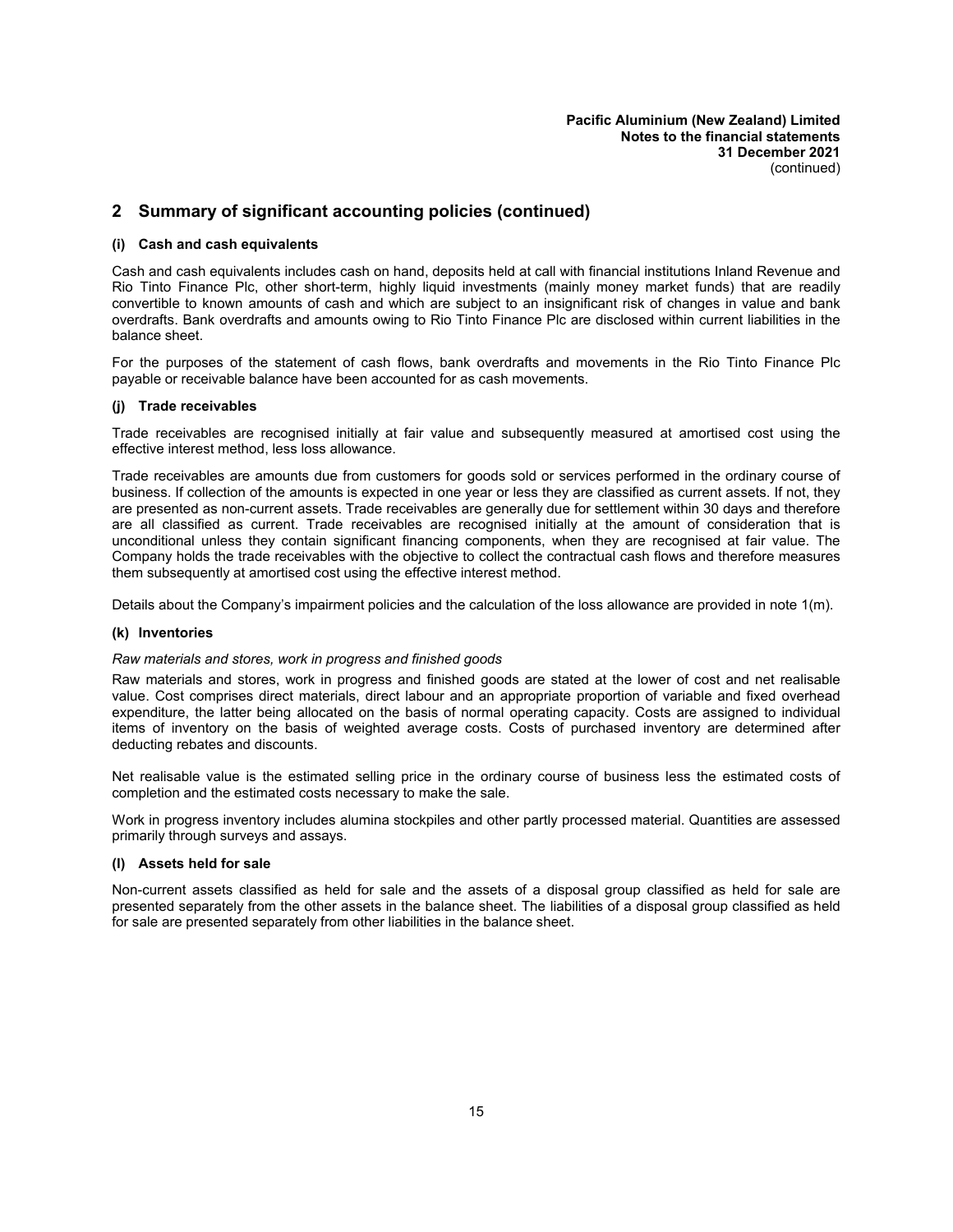# **2 Summary of significant accounting policies (continued)**

#### **(m) Investments and other financial assets**

#### *Classification and measurement*

The Company classifies its financial assets in the following categories:

- financial assets held at amortised cost
- financial assets held at fair value through other comprehensive income ('FVOCI')
- financial assets held at fair value through profit or loss ('FVPL').

Classification depends on the business model for managing the financial assets and the contractual terms of the cash flows. Management determines the classification of financial assets at initial recognition. Generally, the Company does not acquire financial assets for the purpose of selling in the short term. The Company's business model is primarily that of 'Hold to collect' (where assets are held in order to collect contractual cash flows). When the Company enters into derivative contracts, these transactions are designed to reduce exposures relating to assets and liabilities, firm commitments or anticipated transactions.

Accounting policies for the categories which the Company holds financial assets are set out below.

#### *(i) Financial assets held at amortised cost*

This classification applies to debt instruments which are held under a hold to collect business model and which have cash flows that meet the ''Solely payments of principal and interest'' (SPPI) criteria.

At initial recognition, trade receivables that do not have a significant financing component, are recognised at their transaction price. Other financial assets are initially recognised at fair value plus related transaction costs; they are subsequently measured at amortised cost using the effective interest method. Any gain or loss on de-recognition or modification of a financial asset held at amortised cost is recognised in profit or loss.

#### *(ii) Financial assets held at fair value through profit or loss ('FVPL')*

This classification applies to the following financial assets, in all cases, transactions costs are immediately expensed to profit or loss:

• Debt instruments that do not meet the criteria of amortised cost or fair value through other comprehensive income. These receivables are generally held to collect but do not meet the SPPI criteria and as a result must be held at FVPL.

Subsequent fair value gains or losses are taken to profit and loss.

• Equity Investments which are held for trading or where the FVOCI election has not been applied.

All fair value gains or losses and related dividend income are recognised in profit and loss.

• Derivatives which are not designated as a hedging instrument.

All subsequent fair value gains or losses are recognised in profit and loss.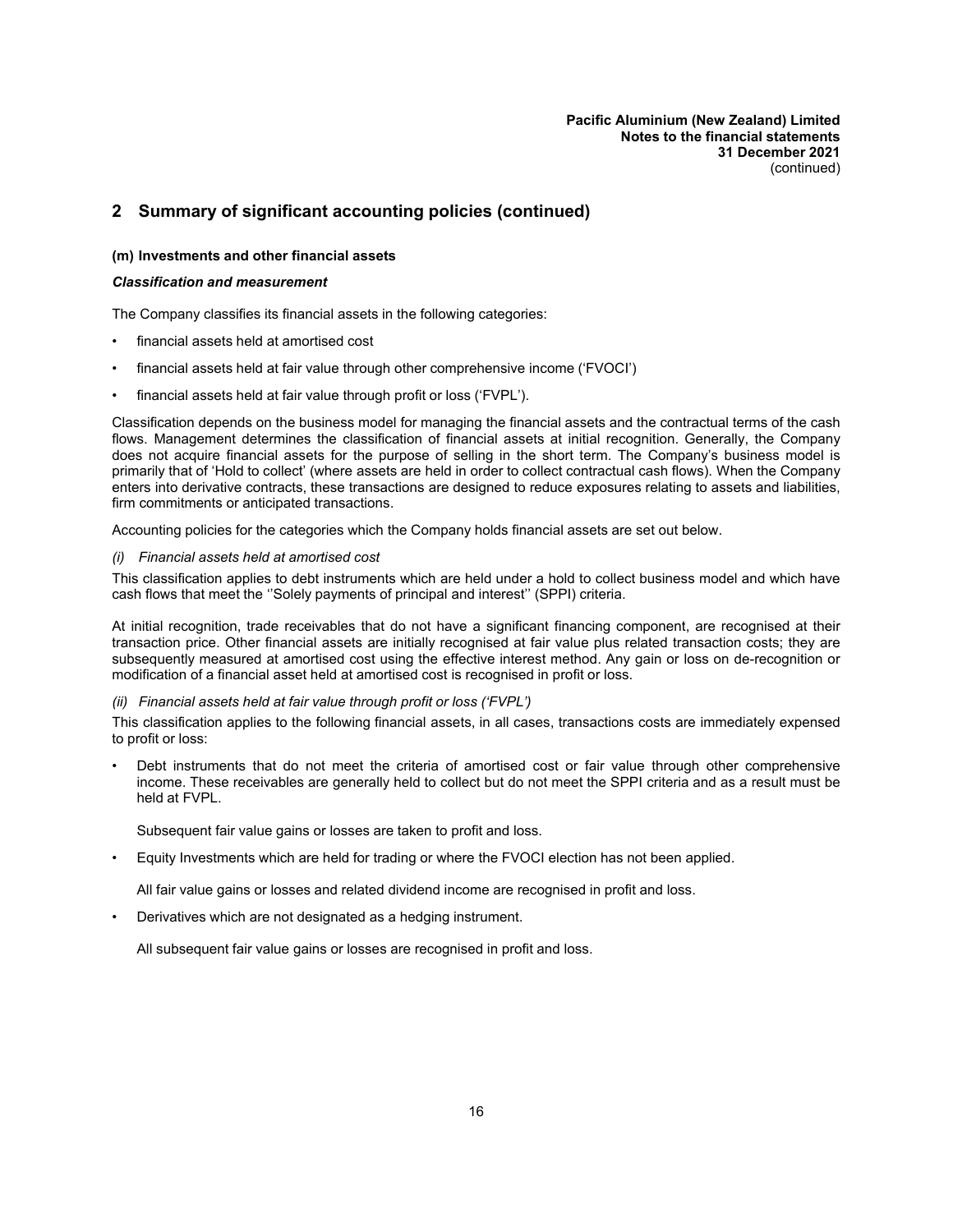# **2 Summary of significant accounting policies (continued)**

#### **(m) Investments and other financial assets (continued)**

#### *Impairment*

A forward looking expected credit loss (ECL) review is required for; debt instruments measured at amortised cost or held at fair value through other comprehensive income; loan commitments and financial guarantees not measured at fair value through profit or loss; lease receivables and trade receivables that give rise to an unconditional right to consideration.

As permitted by NZ IFRS 9, the Company applies the 'simplified approach' to trade receivable balances and the 'general approach' to all other financial assets. The general approach incorporates a review for any significant increase in counterparty credit risk since inception. The ECL reviews include assumptions about the risk of default and expected loss rates. For trade receivables, the assessment takes into account the use of credit enhancements, for example, letters of credit. Impairments for undrawn loan commitments are reflected as a provision.

#### **(n) Derivatives and hedging activities**

Derivatives are initially recognised at fair value on the date a derivative contract is entered into and are subsequently remeasured to their fair value at the end of each reporting period. The accounting for subsequent changes in fair value depends on whether the derivative is designated as a hedging instrument, and if so, the nature of the item being hedged.

#### *Derivatives that do not qualify for hedge accounting*

Certain derivative instruments do not qualify for hedge accounting. Changes in the fair value of any derivative instrument that does not qualify for hedge accounting are recognised immediately in profit or loss and are included in other gains/(losses).

#### *Embedded derivatives*

Derivatives embedded in the Company's contracts are treated as separate derivatives when their risks and characteristics are not closely related to those of the host contracts or have intrinsic value at inception and the host contracts are not carried at fair value. Contracts are assessed for embedded derivatives when the Company becomes a party to them, including at the date of a business combination. These embedded derivatives are measured at fair value at each period end. Any gains or losses arising from changes in fair value are recognised in profit or loss for the period.

#### **(o) Fair value estimation**

The fair value of financial assets and financial liabilities must be estimated for recognition and measurement or for disclosure purposes.

The fair value of financial instruments that are not traded in an active market (for example, over-the-counter derivatives) is determined using valuation techniques.

#### **(p) Impairment of assets**

Goodwill and intangible assets that have an indefinite useful life are not subject to amortisation and are tested annually for impairment, or more frequently if events or changes in circumstances indicate that they might be impaired. Other assets are tested for impairment whenever events or changes in circumstances indicate that the carrying amount may not be recoverable. An impairment loss is recognised for the amount by which the asset's carrying amount exceeds its recoverable amount. The recoverable amount is the higher of an asset's fair value less costs of disposal and value in use. For the purposes of assessing impairment, assets are grouped at the lowest levels for which there are separately identifiable cash inflows which are largely independent of the cash inflows from other assets or groups of assets (cash-generating units). Non-financial assets other than goodwill that suffered an impairment are reviewed for possible reversal of the impairment at the end of each reporting period.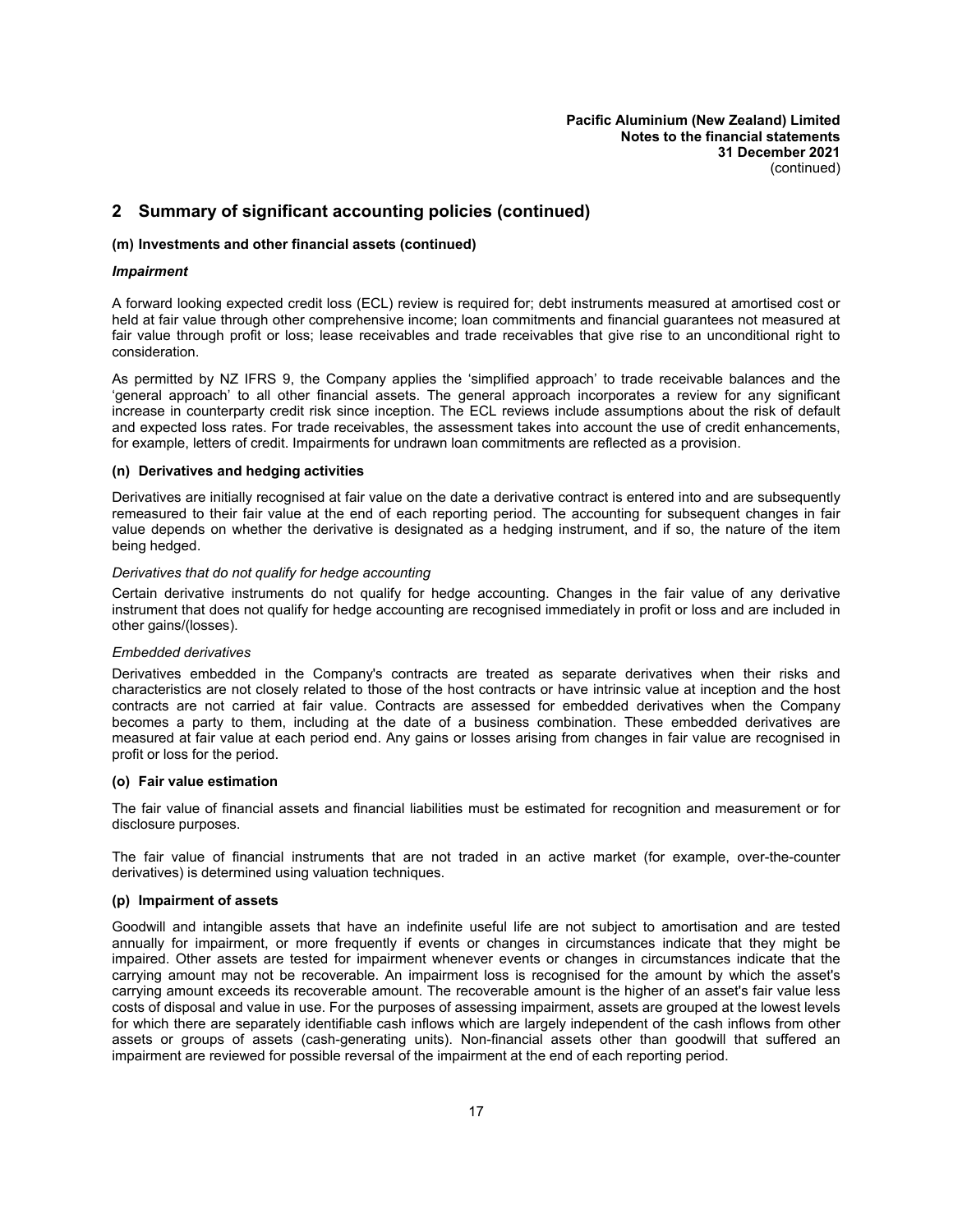# **2 Summary of significant accounting policies (continued)**

#### **(q) Property, plant and equipment**

All property, plant and equipment are stated at historical cost less depreciation. Historical cost includes its purchase price and any costs directly attributable to bringing the asset to the location and condition necessary for it to be capable of operating in the manner intended by management.

Subsequent costs are included in the asset's carrying amount or recognised as a separate asset, as appropriate, only when it is probable that future economic benefits associated with the item will flow to the Company and cost of the item can be measured reliably. All other repairs and maintenance are charged to the statement of comprehensive income during the financial period in which they are incurred.

Under NZ IAS 16, where a property, plant and equipment asset contains significant components that have a different useful life and suffer wear and tear or are replaced at different points throughout the life of the asset, then each part with a cost that is significant in relation to the total cost of the asset shall be depreciated separately i.e. componentised.

The Reduction cells and Carbon Bake furnaces at the Company are classified as significant components of the Reduction line asset and Carbon Bake facility asset, and hence are depreciated separately under the componentisation treatment.

Land is not depreciated. Depreciation on other assets is calculated using the straight line method to allocate their cost or revalued amounts, net of their residual values, over their estimated useful lives, as follows:

| $\sim$ | Buildings and site development | 10 - 51 years |
|--------|--------------------------------|---------------|
|        | - Plant and equipment          | 1 - 51 years  |
|        | - Reduction cells              | $5 - 6$ years |
|        | - Carbon bake furnace          | 7 - 8 years   |

Major assets' useful lives are reviewed, and adjusted if appropriate, at each reporting date.

#### **(r) Intangible assets**

#### *NZ Emissions Trading Scheme*

Carbon emission units allocated under the NZ Emissions Trading Scheme ("ETS") are measured at fair value on date of allocation, and reported as intangible assets in accordance with the NZ IAS 20 Government Grants standard. Carbon emission units have an indefinite useful life and are subsequently carried at cost. Where the unit market value is lower than the carrying value at period end, the units are revalued to reflect the lower realisable value. The units are held for offsetting direct and indirect carbon emission cost obligations.

#### *Software*

Acquired computer software licenses are capitalised on the basis of the costs incurred to acquire and bring to use the specific software. These costs are amortised using the straight line method over their estimated useful lives (3 to 5 years).

#### **(s) Leases**

NZ IFRS 16 'Leases' applies to the recognition, measurement, presentation and disclosure of leases. Certain leases are exempt from the standard, including leases to explore for or use minerals, oil, natural gas and similar non-regenerative resources. The Company does not apply NZ IFRS 16 to arrangements which fall within the scope of NZ IAS 38 'Intangible Assets'.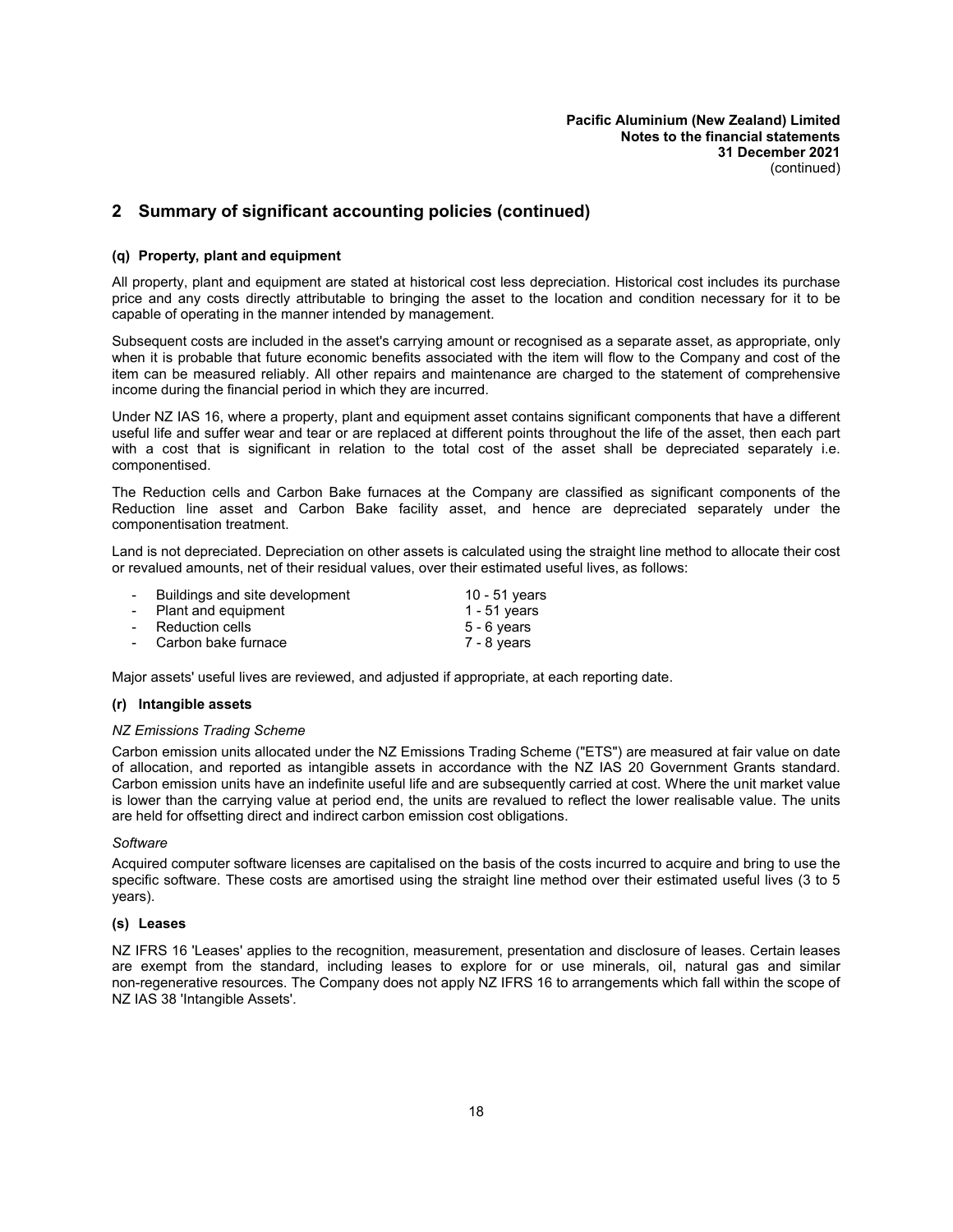# **2 Summary of significant accounting policies (continued)**

#### **(s) Leases (continued)**

A significant proportion by value of the Company's lease arrangements relate to the use of a wharf, power supply interconnection and offices. Other leases include land, warehouses, equipment and vehicles. The majority of lease terms are negotiated through the Rio Tinto procurement function, although agreements contain a wide range of different terms and conditions.

The Company recognises all lease liabilities and corresponding right of use assets, with the exception of short-term (12 months or fewer) and low value leases, on the balance sheet. Lease liabilities are recorded at the present value of: fixed payments; variable lease payments that depend on an index or rate; amounts payable under residual value guarantees; and extension options expected to be exercised. Where a lease contains an extension option which the Company can exercise without negotiation, lease payments for the extension period are included in the liability if the Company is reasonably certain that it will exercise the option. Variable lease payments not dependent on an index or rate are excluded from the calculation of lease liabilities. Payments are discounted at the incremental borrowing rate of the lessee, unless the interest rate implicit in the lease can be readily determined. For lease agreements relating to vessels and properties, non-lease components are excluded from the projection of future lease payments and recorded separately within operating costs on a straight-line basis. The right of use asset, resulting from a lease arrangement, at initial recognition reflects the lease liability, initial direct costs and any lease payments made before the commencement date of the lease less any lease incentives and, where applicable, provision for dismantling and restoration.

The Company recognises depreciation of right of use assets and interest on lease liabilities in the income statement over the lease term. Repayments of lease liabilities are separated into a principal portion (presented within financing activities) and interest portion (which the Company presents in operating activities) in the cash flow statement. Payments made before the commencement date are included within financing activities unless they in substance represent investing cash flows, for example where pre-commencement cash flows are significant relative to aggregate cash flows of the leasing arrangement.

Right of use assets are included in the review for impairment of property, plant and equipment and intangible assets with finite lives, if there is an indication that the carrying amount of the cash generating unit may not be recoverable.

#### **(t) NZ Emissions Trading Scheme**

The Company is a liable entity under New Zealand's Emissions Trading Scheme (ETS). The emissions liability is recognised as a provision for the Company's carbon surrender obligations, measured at the carrying value of the ETS units held on hand as an intangible asset. If the Company must acquire excess units from the market to settle the obligation, this liability is measured at the market price of the units at the balance sheet date.

The activity of primary aluminium smelting as undertaken by the Company has been assessed to be emissions-intensive and trade-exposed, and the Company therefore qualifies for government assistance in the form of allocation of Emission Units to meet their obligations under the ETS. At the start of the ETS this was set at the maximum rate of 90% for the Company. On 31 July 2019 the NZ Government announced a gradual phase-out of the level of government assistance. Assistance provided in 2021 was 89% (2020: 90%).

The ETS is currently a domestic-only scheme and ETS participants must surrender one emission unit for one tonne of carbon dioxide equivalent emissions. In order to meet their emission surrender obligation participants must provide NZ carbon units to the Government (from their allocation and/or by purchasing units at market price).

It is the Company's intention to utilise these assets to settle future ETS obligations. Where the market price is lower than the carrying value at period end, the units and obligation will be impaired/revalued to reflect the lower realisable value. A subsequent reversal of impairment may occur when the market price rises, however the reversal shall be no more than the previous impairment value. Any reversal of impairment is recognised in the statement of comprehensive income. See note 2(e) for further information.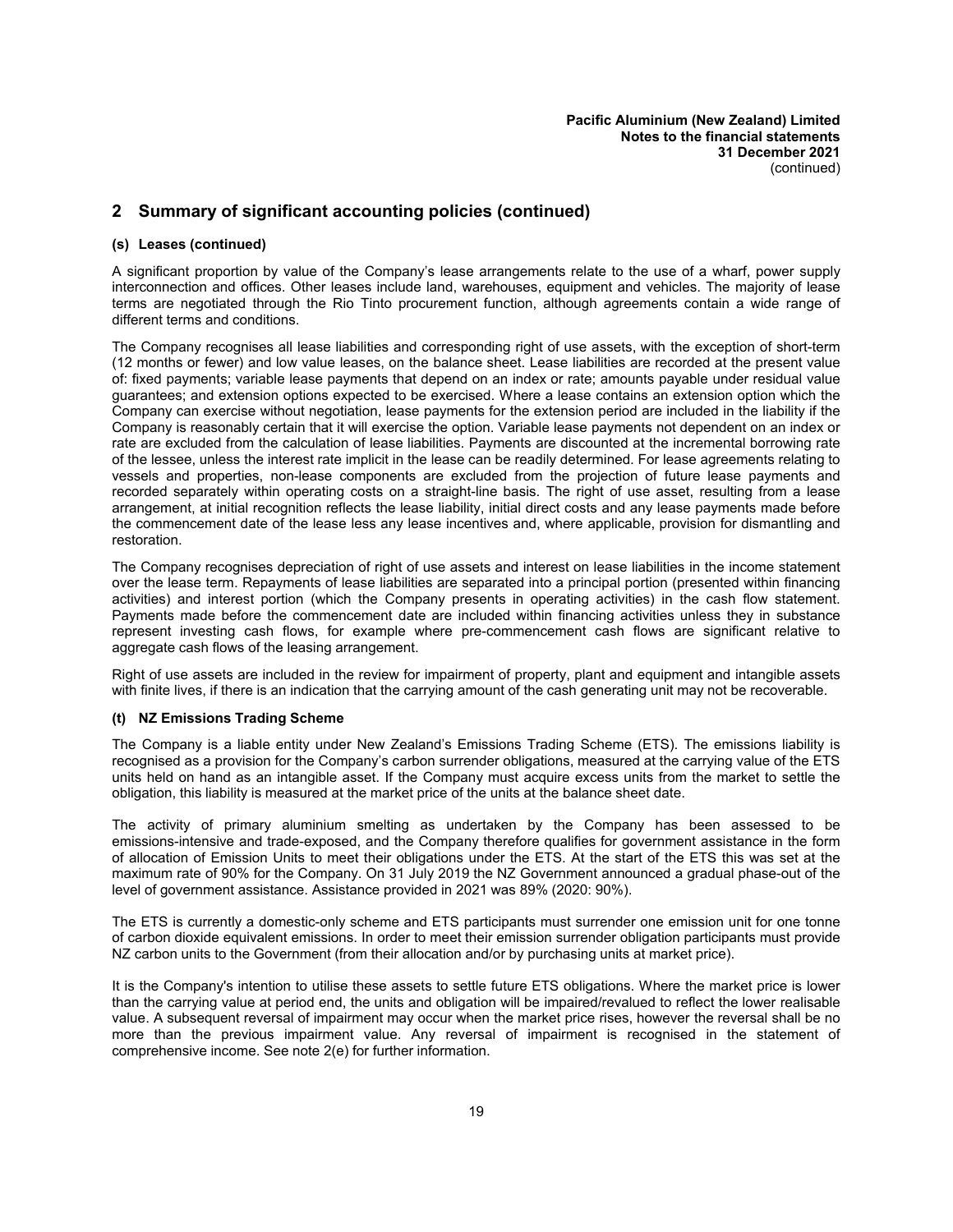# **2 Summary of significant accounting policies (continued)**

#### **(u) Trade and other payables**

These amounts represent liabilities for goods and services provided to the Company prior to the end of financial year which are unpaid. The amounts are unsecured and are usually paid within 45 days of recognition. Trade and other payables are presented as current liabilities unless payment is not due within 12 months from the reporting date. They are recognised initially at their fair value and subsequently measured at amortised cost using the effective interest method.

#### **(v) Provisions for close down restoration and environmental obligations**

#### *(i) Close down and restoration costs*

Close down and restoration costs include the dismantling and demolition of infrastructure, the removal of residual materials and remediation of disturbed areas. Close down and restoration costs are provided for in the accounting period when the obligation arising from the related disturbance occurs, based on the net present value of estimated future costs of closure. Where appropriate, the provision is estimated using probability weighting of the different remediation and closure scenarios. The obligation may occur during development or during the production phase of a facility.

Provisions for close down and restoration costs do not include any additional obligations which are expected to arise from future disturbance. The costs are estimated on the basis of a closure plan, and are reviewed at each reporting period during the life of the operation to reflect known developments. The estimates are also subject to formal review, with appropriate external support, at regular intervals.

The amortisation or 'unwinding' of the discount applied in establishing the provisions is charged to profit or loss in each accounting period. The amortisation of the discount is shown as a financing cost in the statement of comprehensive income.

The initial closure provision together with other movements in the provisions for close down and restoration costs, including those resulting from new disturbance, updated cost estimates, changes to the lives of operations and revisions to discount rates are capitalised within property, plant and equipment. These costs are then depreciated over the lives of the assets to which they relate.

Where rehabilitation is conducted systematically over the life of the operation, rather than at the time of closure, provision is made for the outstanding continuous rehabilitation work at each balance date and the cost is charged to the statement of comprehensive income.

#### *(ii) Environmental obligations*

Environmental costs result from environmental damage that was not a necessary consequence of operations, and may include remediation, compensation and penalties. Provision is made for the estimated present value of such costs at the balance sheet date. These costs are presented as an operating cost, except for the unwinding of the discount which is shown as a financing cost.

#### **(w) Borrowings**

Borrowings, including bank overdrafts, are initially recognised at fair value, net of transaction costs incurred. Borrowings are subsequently measured at amortised cost using the effective interest rate method. Any difference between the proceeds (net of transaction costs) and the redemption amount is recognised in the statement of comprehensive income over the period of the borrowings using the effective interest method. Borrowings are classified as current liabilities unless the Company has an unconditional right to defer settlement of the liability for at least 12 months after the balance sheet date.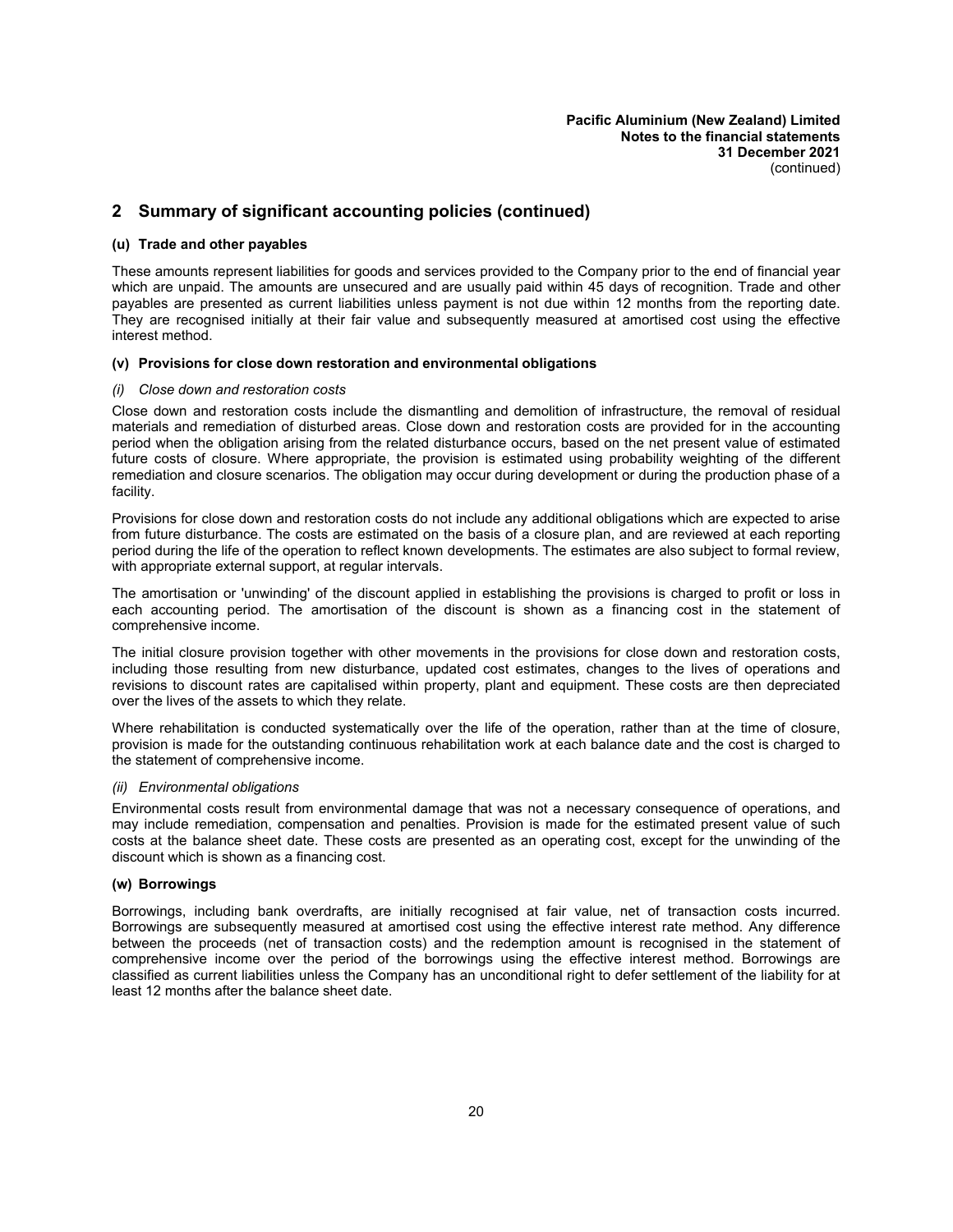# **2 Summary of significant accounting policies (continued)**

#### **(x) Contributed equity**

Ordinary shares are classified as equity.

Incremental costs directly attributable to the issue of new shares or options are shown in equity as a deduction, net of tax, from the proceeds.

#### **(y) Goods and Services Tax (GST)**

Revenues, expenses and assets are recognised net of the amount of associated GST, unless the GST incurred is not recoverable from the taxation authority. In this case it is recognised as part of the cost of acquisition of the asset or as part of the expense.

Receivables and payables are stated inclusive of the amount of GST receivable or payable. The net amount of GST recoverable from, or payable to, the taxation authority is included with other receivables or payables in the balance sheet.

Cash flows are presented on a gross basis. The GST components of cash flows arising from investing or financing activities which are recoverable from, or payable to the taxation authority, are presented as operating cash flows.

## **3 Critical accounting estimates and judgements**

The preparation of financial statements requires the use of accounting estimates which, by definition, will seldom equal the actual results. Management also needs to exercise judgement in applying the company's accounting policies.

This note provides an overview of the areas that involved a higher degree of judgement or complexity, and of items which are more likely to be materially adjusted due to estimates and assumptions turning out to be wrong. Detailed information about each of these estimates and judgements is outlined below.

#### **(a) Critical accounting estimates and assumptions**

#### *Provision for rehabilitation and closure costs*

During 2021 a review of the previous closure plan was undertaken. The provision for rehabilitation has been determined using estimates and assumptions of future costs expected to be incurred to rehabilitate and restore disturbed land to the required condition as stipulated in various agreements and statutes. The provision is discounted using a discount rate deemed to accurately reflect current market assessments of the time value of money and the risks specific to the liability. In determining the value of the provision for rehabilitation, management made judgements in respect to the method and cost of disposing of spent cell lining, being the waste resulting from regular reduction cell refurbishment. The total cost in the rehabilitation provision reflects an average annual cost of domestic and international processing costs based on assumed disposal options over the period of the closure provision.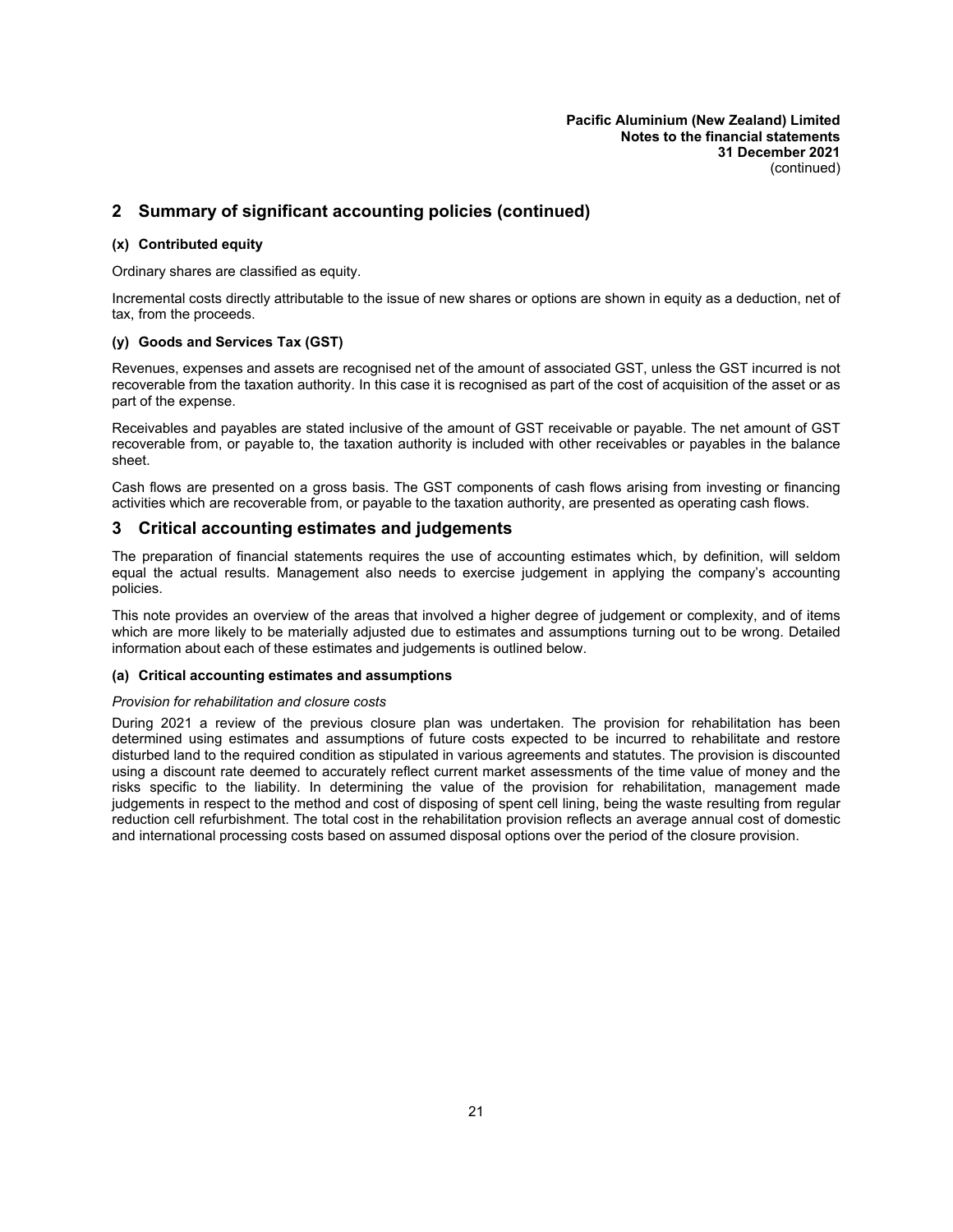# **3 Critical accounting estimates and judgements (continued)**

#### **(b) Critical judgements in applying the entity's accounting policies**

#### *Impairment*

Assets are reviewed for impairment whenever events or changes in circumstances indicate that their carrying amount exceeds its recoverable amount. The assessment of the carrying amount often requires estimates of future cash flows including future metal prices, cost of raw materials, other key inputs and foreign exchange rates.

Impairment occurs when an asset's recoverable value is less than the amount at which it is recorded.

When a review for impairment is conducted, the recoverable amount is assessed by reference to the higher of 'value in use' (being the net present value of expected future cash flows of the relevant cash generating unit) and 'fair value less costs to sell'. Where there is no binding sale agreement or active market, fair value less costs to sell is based on the best information available to reflect the amount the Company could receive for the cash generating unit in an arm's length transaction. The estimates used for impairment reviews are based on detailed operating plans, modified as appropriate to meet the requirements of NZ IAS 36 *Impairment of Assets*. Future cash flows are based on estimates of:

- future production levels;
- future commodity prices (assuming the current market prices will revert to the Company's assessment of the long term average price, generally over a period of three to five years); and
- future cash costs of production, capital expenditure, close down, restoration and environmental clean-up.

For the purposes of assessing impairment, assets are grouped at the lowest levels for which there are separately identifiable cash flows (cash-generating units).

Impairment losses are recognised in the statement of comprehensive income unless the asset has previously been revalued in which case the impairment loss is recognised as a reversal to the extent of that previous revaluation with any excess recognised through the statement of comprehensive income.

After the recognition of an impairment loss, the depreciation/(amortisation) charge for the asset is adjusted in future periods to allocate the asset's revised carrying amount, less its residual value (if any), on a systematic basis over its remaining useful life.

Impairment losses, if any, recognised in respect of cash-generating units are allocated first to reduce the carrying amount of any goodwill allocated to cash-generating units and then, to reduce the carrying amount of the other assets in the unit on a pro rata basis.

#### *Calculation of recoverable amount*

In assessing value in use, the estimated future cash flows are discounted to their present value. The discount rate applied is based upon the Company's weighted average cost of capital with appropriate adjustment for the risks associated with the relevant cash flows, to the extent that such risks are not reflected in the forecast cash flows.

An impairment loss for an asset other than goodwill is reversed in following periods if there are indications that the impairment loss previously recognised no longer exists or has decreased. The impairment loss is reversed in the statement of comprehensive income only to the extent that it increases the asset back to its original carrying amount (net of any depreciation or amortisation) before any impairment was recorded. An impairment loss recognised for goodwill is not reversed.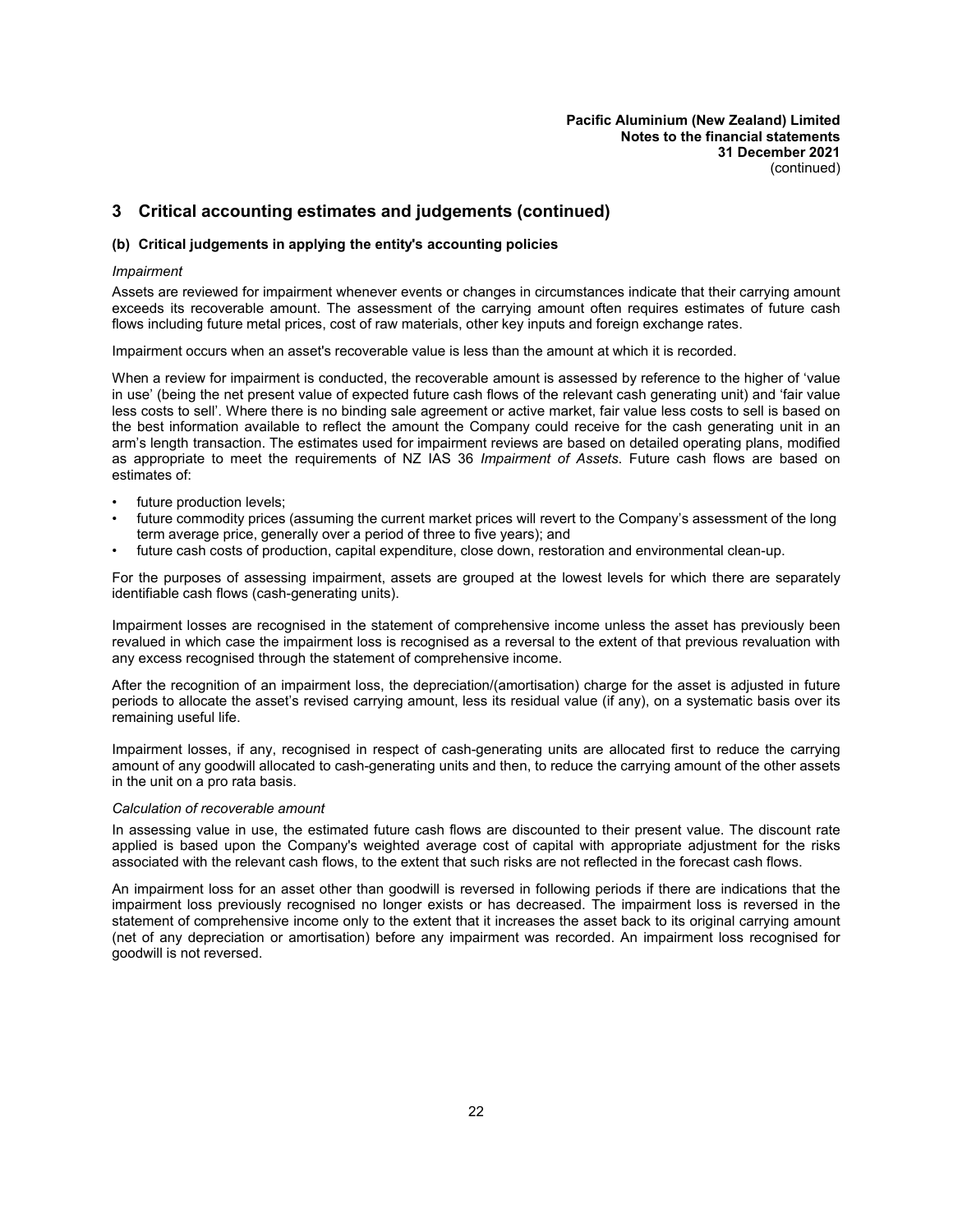# **4 Revenue**

|                                                                                                                | 2021<br>\$'000       | 2020<br>\$'000       |
|----------------------------------------------------------------------------------------------------------------|----------------------|----------------------|
| Revenue from contracts with customers<br>Sale of goods to related parties                                      | 1,000,574            | 735,915              |
| <b>Other income</b><br>5                                                                                       |                      |                      |
|                                                                                                                | 2021<br>\$'000       | 2020<br>\$'000       |
| Net gain on disposal of property, plant and equipment and intangible assets<br>Interest income<br>Other income | 7,525<br>134         | 4,462<br>1,204<br>20 |
|                                                                                                                | 7,659                | 5,686                |
| 6<br><b>Other losses</b>                                                                                       |                      |                      |
|                                                                                                                | 2021                 | 2020                 |
|                                                                                                                | \$'000               | \$'000               |
| Loss on derivatives at fair value through profit or loss                                                       |                      | 59,478               |
| <b>Expenses</b><br>7                                                                                           |                      |                      |
|                                                                                                                | 2021<br>\$'000       | 2020<br>\$'000       |
| Employee benefits expense<br>Employee benefits expense                                                         | 63,681               | 65,836               |
| Defined contribution expense                                                                                   | 4,758<br>68,439      | 4,764<br>70,600      |
|                                                                                                                |                      |                      |
| Finance costs<br>Unwinding of discount                                                                         | 7,127                | 10,013               |
| Interest paid to related parties                                                                               |                      | 726                  |
| Interest paid to others<br>Interest on lease liability                                                         | $\mathbf 2$<br>1,442 | 3<br>2,065           |
|                                                                                                                | 8,571                | 12,807               |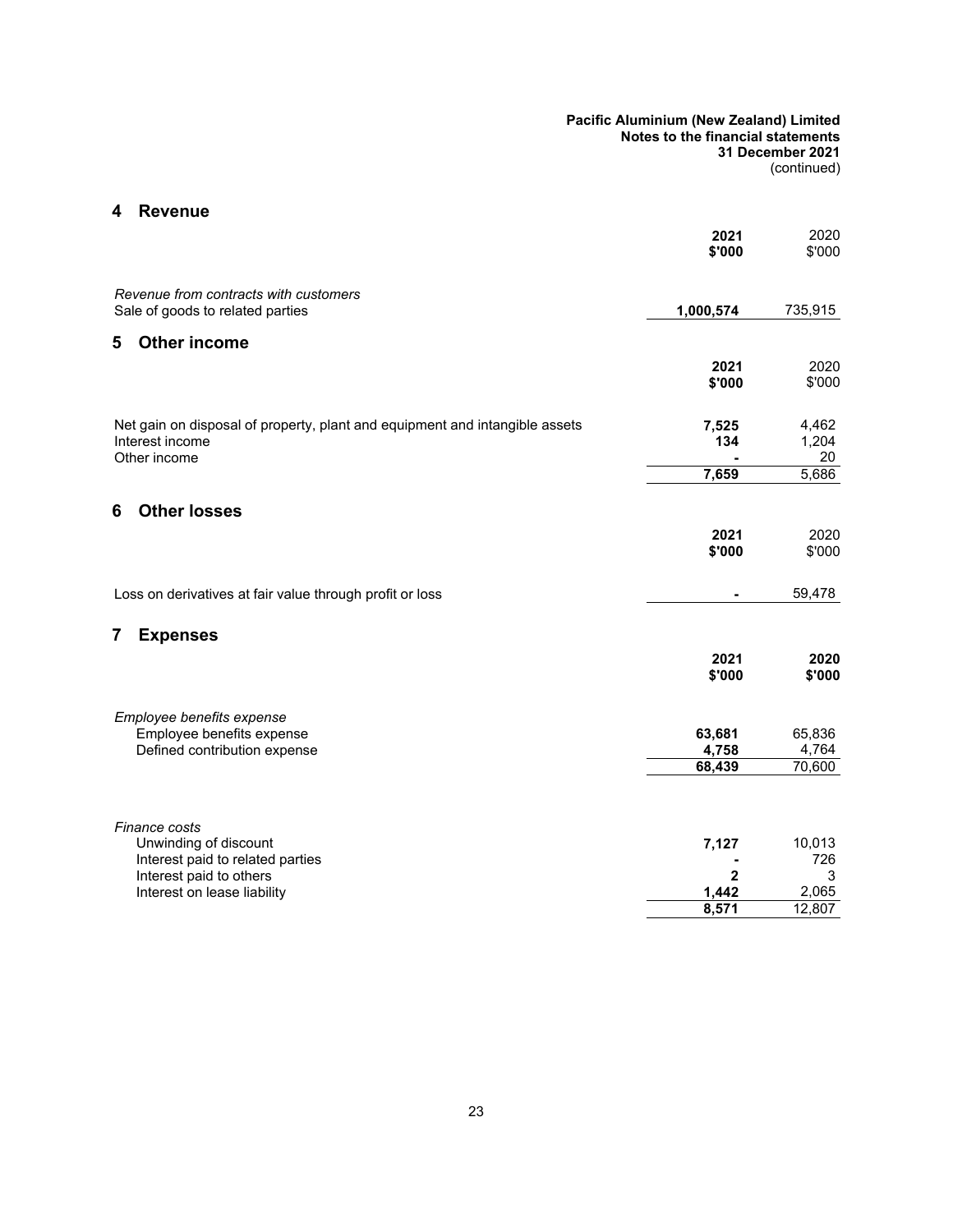# **7 Expenses (continued)**

|                                        | <b>Notes</b> | 2021<br>\$'000 | 2020<br>\$'000 |
|----------------------------------------|--------------|----------------|----------------|
| Impairment (reversal)/charges          |              |                |                |
| Impairment - plant and equipment       | 13           |                | 153.668        |
| Impairment - assets under construction | 13           |                | 43.299         |
| Impairment - buildings                 | 13           |                | 15             |
| Impairment - intangible assets         | 14           |                | 309            |
| Impairment - right-of-use assets       | 15           |                | 25.984         |
|                                        |              |                | 223.275        |

On 9 July 2020, the Company announced the conclusion of the NZAS strategic review and gave Meridian Energy 14 months notice for the termination of the power contract. On 14 January 2021 a new agreement was reached with Meridian Energy in relation to power prices, allowing NZAS to continue operating the Tiwai Point aluminium smelter until December 2024.

Accordingly, for the purpose of the Company's 2020 financial statements, the NZAS strategic review and subsequent reduction in the end of life of the smelter was considered as a trigger event for an impairment assessment. The net present value of post-tax cash flows over the remaining life for NZAS was calculated as negative and therefore the non-current assets of the entity were fully impaired in the Company's 2020 financial statements.

|                                       | 2021   | 2020   |
|---------------------------------------|--------|--------|
|                                       | \$'000 | \$'000 |
| Depreciation and amortisation expense |        |        |
| <b>Buildings</b>                      | 33     | 388    |
| Plant and equipment                   | 5,772  | 31,827 |
| Buildings under lease                 |        | 20     |
| Plant and equipment under lease       |        | 2,203  |
| Software                              |        | 47     |
|                                       | 5,805  | 34,485 |
|                                       |        |        |
|                                       |        |        |

| Other expenses                              |         |        |
|---------------------------------------------|---------|--------|
| Donations                                   | 31      | 33     |
| Emissions trading scheme obligation expense | 21.196  | 13.532 |
| Foreign exchange (gains)/losses - net       | (863)   | 6.256  |
| Rehabilitation provision                    | 101.538 | 6.925  |
| Other expenses                              | 9.286   | 748    |
| Fees paid to auditor                        | 97      | 95     |
|                                             | 131.285 | 27.589 |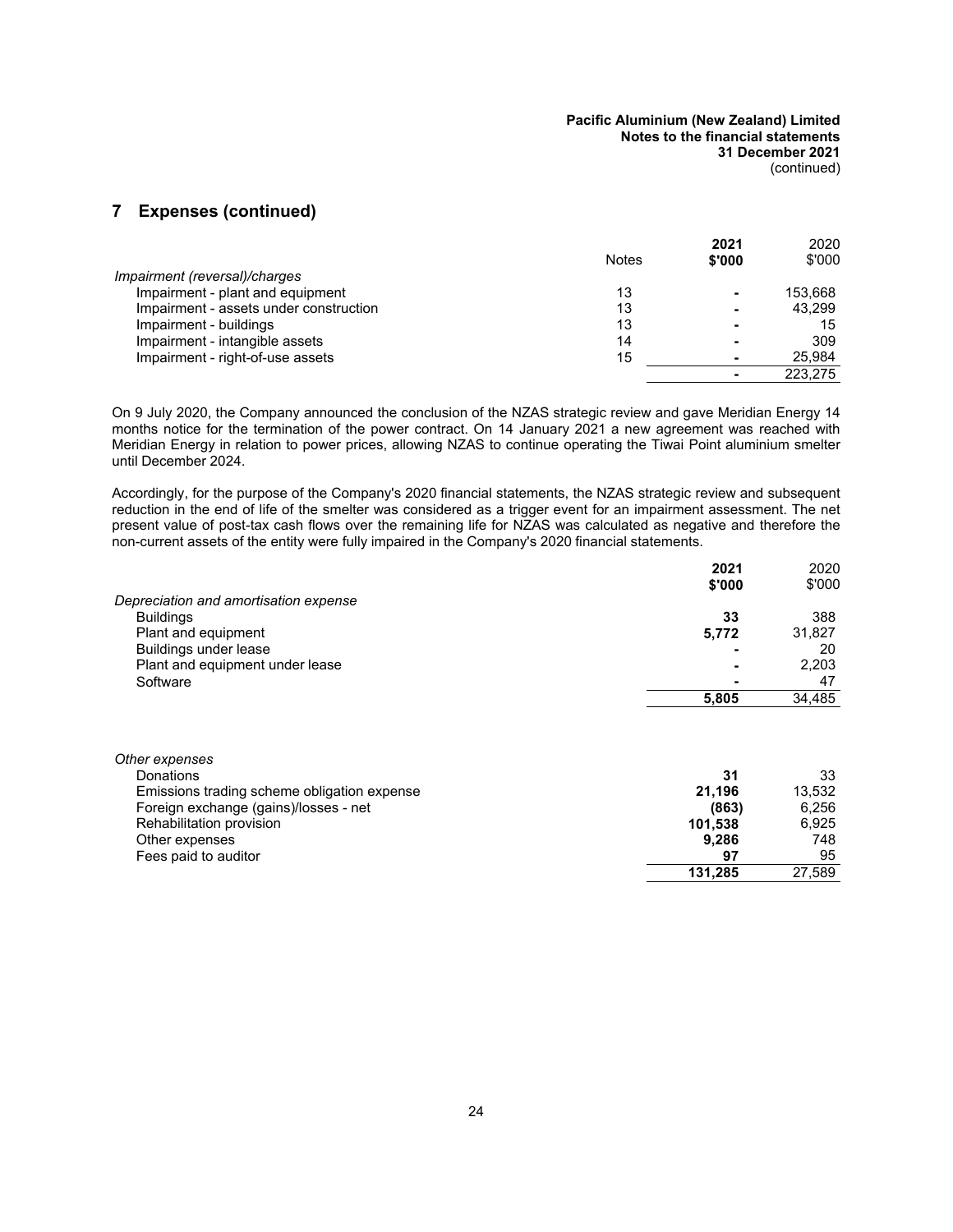# **8 Income tax charge**

|                               | 2021                     | 2020    |
|-------------------------------|--------------------------|---------|
|                               | \$'000                   | \$'000  |
| Current tax expense/(benefit) | 49,331                   | (1,500) |
| Deferred tax expense          | $\overline{\phantom{0}}$ | 42,053  |
|                               | 49,331                   | 40,553  |

#### *(b) Numerical reconciliation of income tax charge to prima facie tax payable*

| Profit/(loss) from operations before income tax expense | 189.388   | (325,059) |
|---------------------------------------------------------|-----------|-----------|
| Tax at the New Zealand tax rate of 28.0% (2020 - 28.0%) | 53.029    | (91, 017) |
| Other items                                             | (279)     |           |
| Non-deductible expenditure                              | 4.901     | 1.716     |
| Impairment adjustment                                   |           | (8,654)   |
| Functional currency adjustment                          |           | 107       |
| Non-deductible rehabilitation                           |           | 480       |
| Deferred tax (liability)/asset not recognised           | 21.730    | 137.900   |
| Use of previously not recognised tax losses             | (29, 230) |           |
| Leasing adjustment                                      | (820)     |           |
|                                                         | 49.331    | 40.553    |

# **9 Current assets - Cash and cash equivalents**

|                          | Notes | 2021<br>\$'000 | 2020<br>\$'000 |
|--------------------------|-------|----------------|----------------|
| Cash at bank and in hand |       | 6.712          | 7,725          |

#### *Reconciliation to cash at the end of the year*

The above figures reconcile to the amount of cash shown in the statement of cash flows at the end of the financial year as follows:

| Balances as above                           |       | 6.712   | 7.725     |
|---------------------------------------------|-------|---------|-----------|
| Amounts due from/(to) Rio Tinto Finance plc | 10.18 | 230.038 | (60, 445) |
| Balances per statement of cash flows        |       | 236,750 | (52, 720) |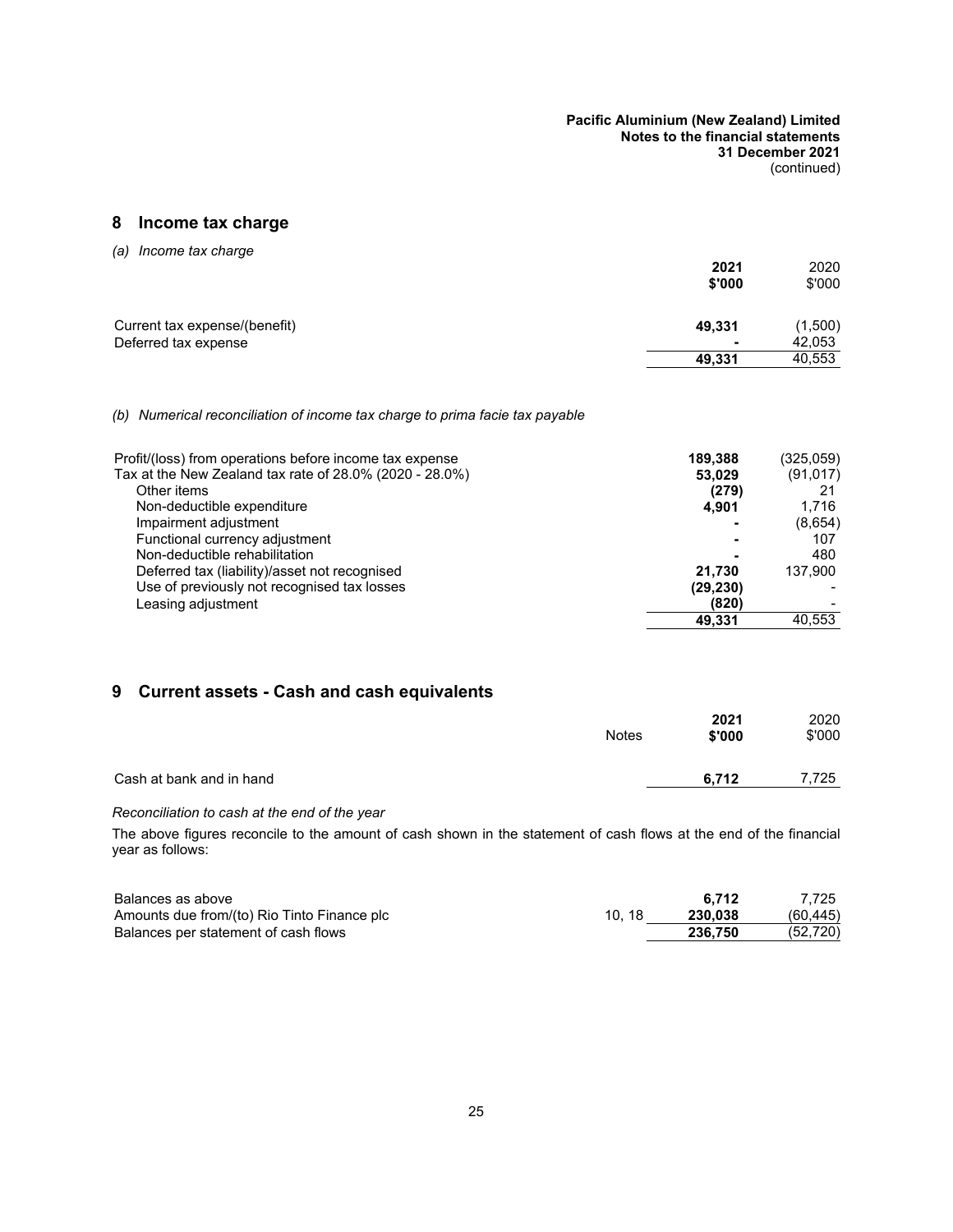# <span id="page-27-0"></span>**10 Current assets - Trade and other receivables**

|                                                                       | 2021<br>\$'000     | 2020<br>\$'000 |
|-----------------------------------------------------------------------|--------------------|----------------|
|                                                                       |                    |                |
| Amounts due from external parties<br>Amounts due from related parties |                    | 1,621          |
| Amounts due from Rio Tinto Finance plc                                | 122,074<br>230,038 | 80,404         |
|                                                                       | 352,112            | 82,025         |
|                                                                       |                    |                |
| Other receivables                                                     | 884                | 292            |
| Prepayments                                                           | 1,647              | 1,338          |
| Energy Clearing House security deposits                               | 182                | 162            |
|                                                                       | $\overline{2,713}$ | 1,792          |
| <b>Total trade and other receivables</b>                              | 354,825            | 83,817         |
| <b>11 Current assets - Inventories</b>                                | 2021<br>\$'000     | 2020<br>\$'000 |
| Raw materials and stores                                              | 72,429             | 48,656         |
| Work in progress                                                      | 26,875             | 20,240         |
| Finished goods                                                        | 40,915             | 41,664         |
| Other inventories                                                     | 14,605             | 13,960         |
|                                                                       | 154,824            | 124,520        |
| 12 Non-current assets - Other receivables                             |                    |                |
|                                                                       | 2021               | 2020           |
|                                                                       | \$'000             | \$'000         |
| Environmental restoration account (New Zealand IRD)                   | 35,644             | 35,614         |
| Security deposits                                                     | 1,530              | 1,530          |
| Other receivables                                                     | 9                  | 9              |
|                                                                       | 37,183             | 37,153         |

#### **Environmental restoration account**

This is a deposit held with the New Zealand IRD in relation to future environmental restoration cost which can be withdrawn when environmental closure costs are incurred.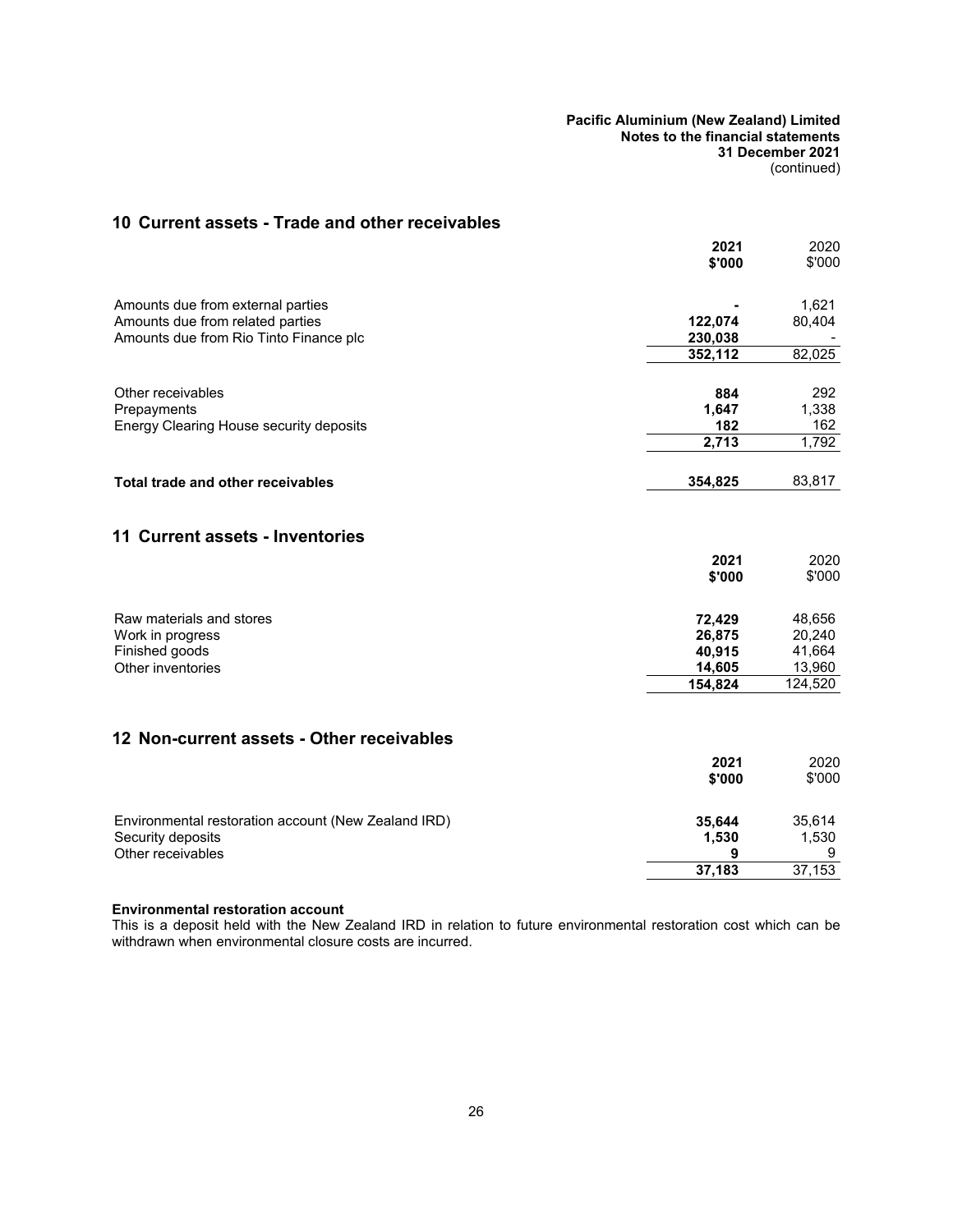# <span id="page-28-0"></span>**13 Non-current assets - Property, plant and equipment**

|                                                                                      | <b>Land and</b><br>buildings<br>\$'000 | equipment<br>\$'000   | <b>Plant and Construction</b><br>in progress<br>\$'000 | Total<br>\$'000      |
|--------------------------------------------------------------------------------------|----------------------------------------|-----------------------|--------------------------------------------------------|----------------------|
| At 1 January 2021<br>Cost or fair value                                              |                                        |                       |                                                        | 702,997              |
| Accumulated depreciation                                                             | 126,863<br>(126,863)                   | 576,134<br>(576,134)  |                                                        | (702,997)            |
| Net book amount                                                                      |                                        |                       |                                                        |                      |
| Year ended 31 December 2021                                                          |                                        |                       |                                                        |                      |
| Opening net book amount                                                              |                                        |                       |                                                        |                      |
| Additions                                                                            |                                        |                       | 25,956                                                 | 25,956               |
| Depreciation charge                                                                  | (33)                                   | (5, 772)              |                                                        | (5,805)              |
| Transfers to/(from) construction in progress<br>Increase/(decrease) in ARO provision | 260                                    | 23,923<br>139,368     | (24, 183)                                              | 139,368              |
| Closing net book amount                                                              | 227                                    | 157,519               | 1,773                                                  | 159,519              |
|                                                                                      |                                        |                       |                                                        |                      |
| At 31 December 2021                                                                  |                                        |                       |                                                        |                      |
| Cost                                                                                 | 127,123                                | 732,328               | 1,773                                                  | 861,224              |
| Accumulated depreciation<br>Net book amount                                          | (126, 896)<br>227                      | (574, 809)<br>157,519 | 1,773                                                  | (701,705)<br>159,519 |
|                                                                                      |                                        |                       |                                                        |                      |
|                                                                                      | Land and                               |                       | <b>Plant and Construction</b>                          |                      |
|                                                                                      | buildings                              | equipment             | in progress                                            | <b>Total</b>         |
|                                                                                      | \$'000                                 | \$'000                | \$'000                                                 | \$'000               |
| At 1 January 2020                                                                    |                                        |                       |                                                        |                      |
| Cost or fair value                                                                   | 127,005                                | 692,214               | 30,782                                                 | 850,001              |
| Accumulated depreciation                                                             | (126, 589)                             | (570, 766)            |                                                        | (697, 355)           |
| Net book amount                                                                      | 416                                    | 121,448               | 30,782                                                 | 152,646              |
|                                                                                      |                                        |                       |                                                        |                      |
| Year ended 31 December 2020                                                          |                                        |                       |                                                        |                      |
| Opening net book amount                                                              | 416                                    | 121,448               | 30,782                                                 | 152,646              |
| Additions<br>Disposals                                                               | (13)                                   | (2, 399)              | 39,478                                                 | 39,478<br>(2, 412)   |
| Depreciation charge                                                                  | (388)                                  | (31, 827)             |                                                        | (32, 215)            |
| Transfers to/(from) construction in progress                                         |                                        | 26,961                | (26, 961)                                              |                      |
| Impairment charge (note 7)                                                           | (15)                                   | (153, 668)            | (43, 299)                                              | (196, 982)           |
| Increase/(decrease) in ARO provision                                                 | $\overline{\phantom{0}}$               | 39,485                |                                                        | 39,485               |
| Closing net book amount                                                              | $\blacksquare$                         | $\blacksquare$        | $\blacksquare$                                         |                      |
| At 31 December 2020                                                                  |                                        |                       |                                                        |                      |
| Cost or fair value                                                                   | 126,863                                | 576,134               |                                                        | 702,997              |
| Accumulated depreciation                                                             | (126, 863)                             | (576,134)             | $\overline{\phantom{0}}$                               | (702,997)            |
| Net book amount                                                                      |                                        |                       |                                                        |                      |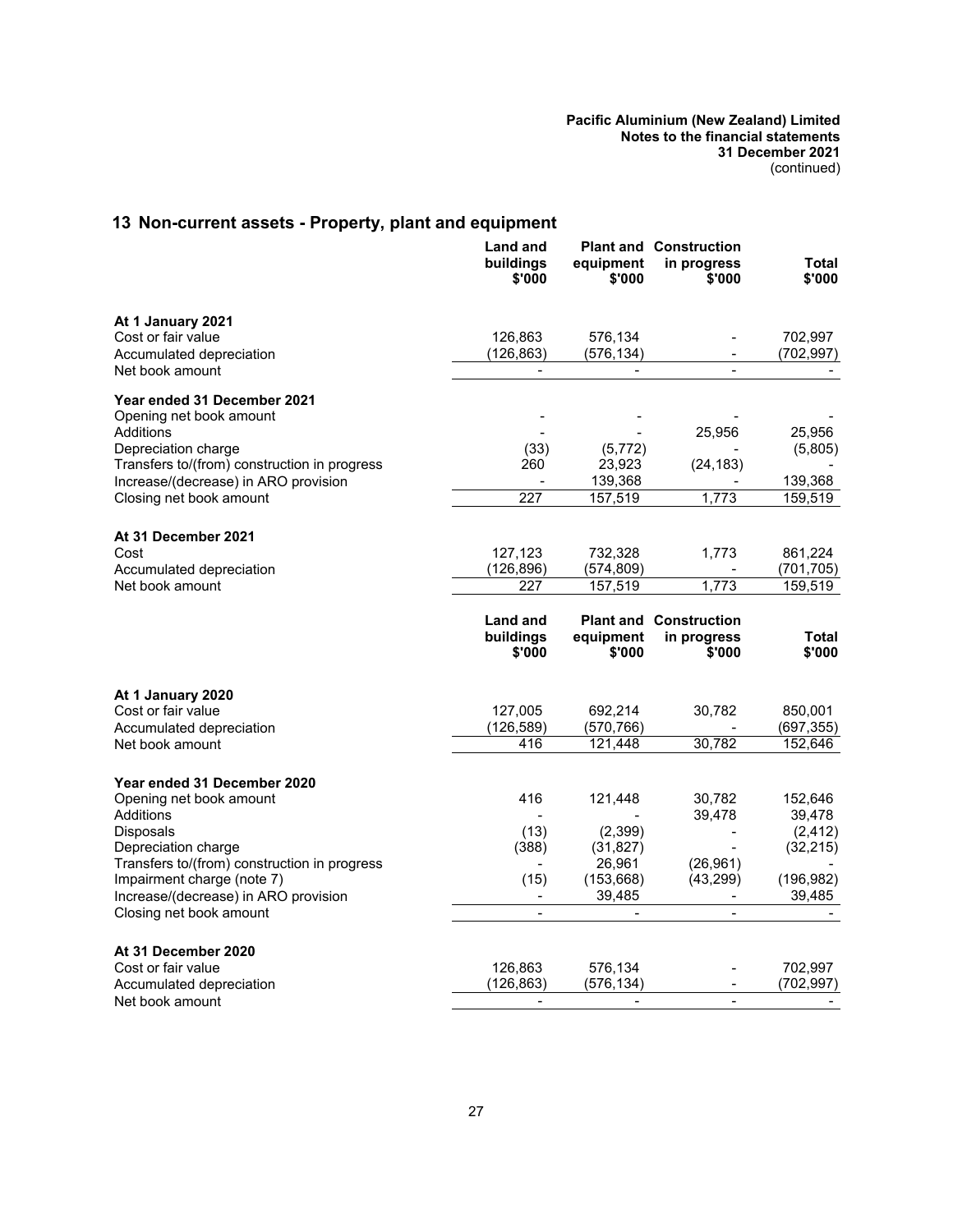## <span id="page-29-0"></span>**14 Non-current assets - Intangible assets**

|                             | <b>Software</b><br>\$'000 | <b>ETS units</b><br>\$'000 | Total<br>\$'000 |
|-----------------------------|---------------------------|----------------------------|-----------------|
| Year ended 31 December 2021 |                           |                            |                 |
| Opening net book amount     |                           | 12,130                     | 12,130          |
| Units acquired              |                           | 38,189                     | 38,189          |
| Units utilised              |                           | (25, 102)                  | (25, 102)       |
| Impairment charge           |                           | (25, 217)                  | (25, 217)       |
| Closing net book amount     |                           |                            |                 |
| At 31 December 2021         |                           |                            |                 |
| Cost                        | 9,941                     | 25,217                     | 35,158          |
| Accumulated impairment      | (1,854)                   | (25, 217)                  | (27, 071)       |
| Accumulated amortisation    | (8,087)                   |                            | (8,087)         |
| Net book amount             |                           |                            |                 |
|                             | <b>Software</b>           | <b>ETS units</b>           | Total           |
|                             | \$'000                    | \$'000                     | \$'000          |
| Year ended 31 December 2020 |                           |                            |                 |
| Opening net book amount     | 356                       | 2,393                      | 2,749           |
| Units acquired              |                           | 33,157                     | 33,157          |
| Units utilised              |                           | (12, 225)                  | (12, 225)       |
| Units surrendered           |                           | (11, 195)                  | (11, 195)       |
| Impairment charge           | (309)                     |                            | (309)           |
| Amortisation charge         | (47)                      |                            | (47)            |
| Closing net book amount     |                           | 12,130                     | 12,130          |
| At 31 December 2020         |                           |                            |                 |
| Cost                        | 9,941                     | 12,130                     | 22,071          |
| Impairment                  | (1, 854)                  |                            | (1,854)         |
| Accumulated amortisation    | (8,087)                   |                            | (8,087)         |
| Net book amount             |                           | 12,130                     | 12,130          |

Emission Trading Scheme units (ETS) are classified as intangible assets and are carried at cost less accumulated impairment. An impairment charge of \$25,217,000 has been recognised in the current year based on changes to the Emission Trading Scheme Electricity Allocation Factor (EAF).

On 13 December 2021, the New Zealand Government (Cabinet) set the NZAS electricity allocation factor (EAF) for the main electricity agreement with Meridian Energy Limited to zero. This reduced the portion of the ETS grant relating to indirect allocation to nil for the 2021 financial year.

In prior years, indirect allocations were offset against the electricity cost matching the inherent cost of carbon included in the energy price. Cabinet determined that the renegotiated agreement with Meridian Energy dated 13 January 2021 no longer holds an indirect cost from the ETS to the Company.

In 2021 the Company was granted its share, being 1,091,112 ETS units (2020: 1,391,112 ETS units). In addition to the annual grant, there were 495,106 units on hand at the start of the year, 72,134 units were used to settle fossil fuel purchase obligations and 793,600 units were sold on the market. The remaining 720,484 units were deemed to be part of the indirect allocation which have been impaired as at 31 December 2021 to a nil value following Cabinet's 13 December 2021 decision.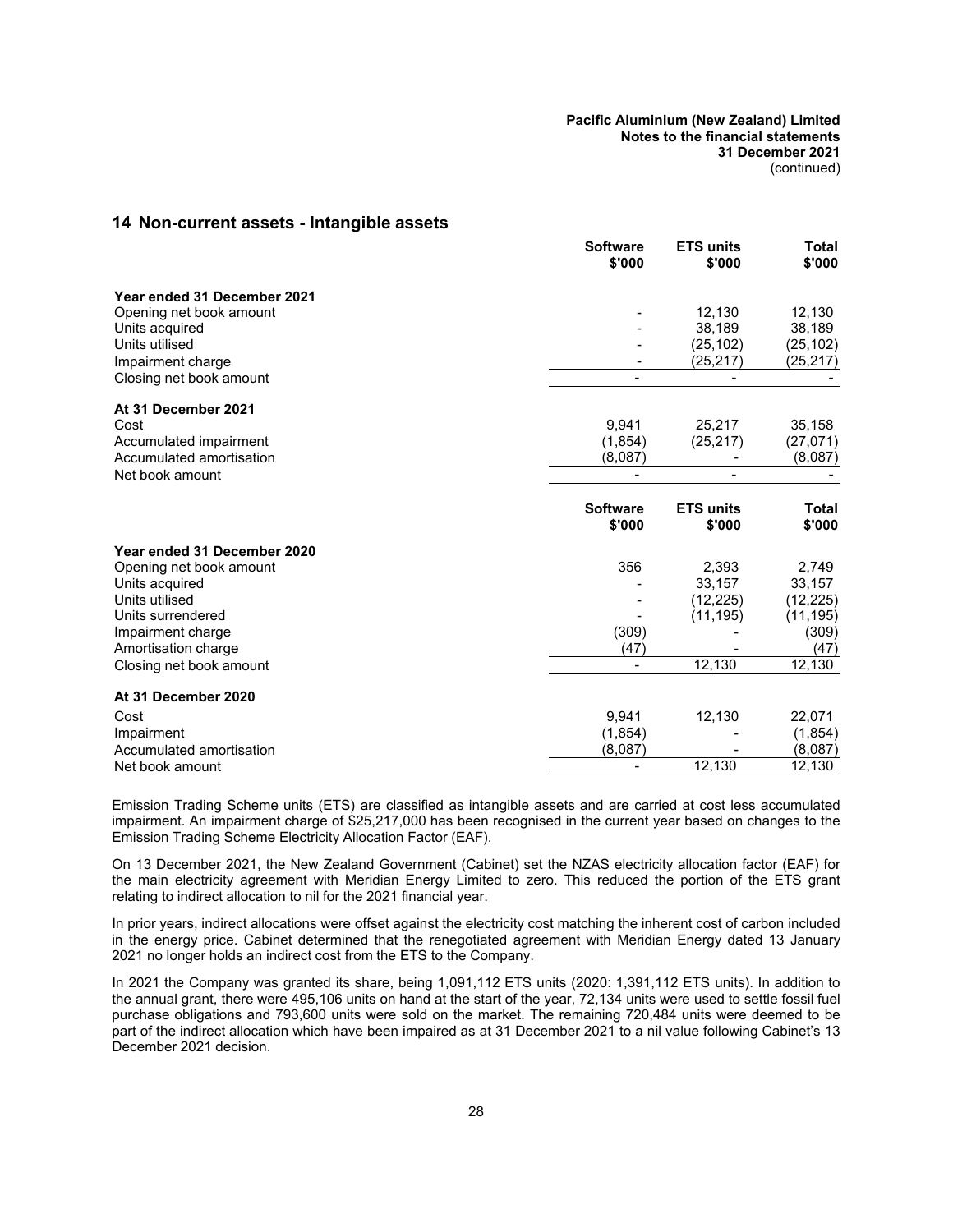### <span id="page-30-0"></span>**15 Leases**

#### *(i) Amounts recognised in the balance sheet*

The balance sheet shows the following amounts relating to leases:

|                                                        | 2021      | 2020      |
|--------------------------------------------------------|-----------|-----------|
|                                                        | \$'000    | \$'000    |
| <b>Right-of-use assets</b>                             |           |           |
| Buildings - cost                                       | 217       | 217       |
|                                                        |           |           |
| Buildings - accumulated depreciation                   | (117)     | (117)     |
| Buildings - impairment (note 7)                        | (100)     | (100)     |
| Plant, machinery & equipment - cost                    | 30.220    | 30,220    |
| Plant machinery & equipment - accumulated depreciation | (4,336)   | (4,336)   |
| Plant machinery & equipment - impairment (note 7)      | (25, 884) | (25, 884) |
|                                                        |           |           |

| Lease liabilities |        |        |
|-------------------|--------|--------|
| Current           | 3.086  | 2.448  |
| Non-current       | 19.512 | 23.077 |
|                   | 22.598 | 25,525 |

Additions to the right-of-use assets during the 2021 financial year were \$nil (2020: \$33,000).

#### *(ii) Amounts recognised in the statement of comprehensive income*

The statement of comprehensive income shows the following amounts relating to leases:

|                                             | 2021<br>\$'000 | 2020<br>\$'000 |
|---------------------------------------------|----------------|----------------|
| Depreciation charge of right-of-use assets  |                |                |
| <b>Buildings</b>                            |                | 20             |
| Plant & equipment                           |                | 2,203          |
|                                             |                | 2,223          |
| Interest expense (included in finance cost) | 1,442          | 2,065          |
| Impairment charges - right-of-use assets    |                | 25.984         |

The total cash outflow for leases in 2021 was \$4,413,000 (2020: \$5,048,000).

Impairment charges - right-of-use assets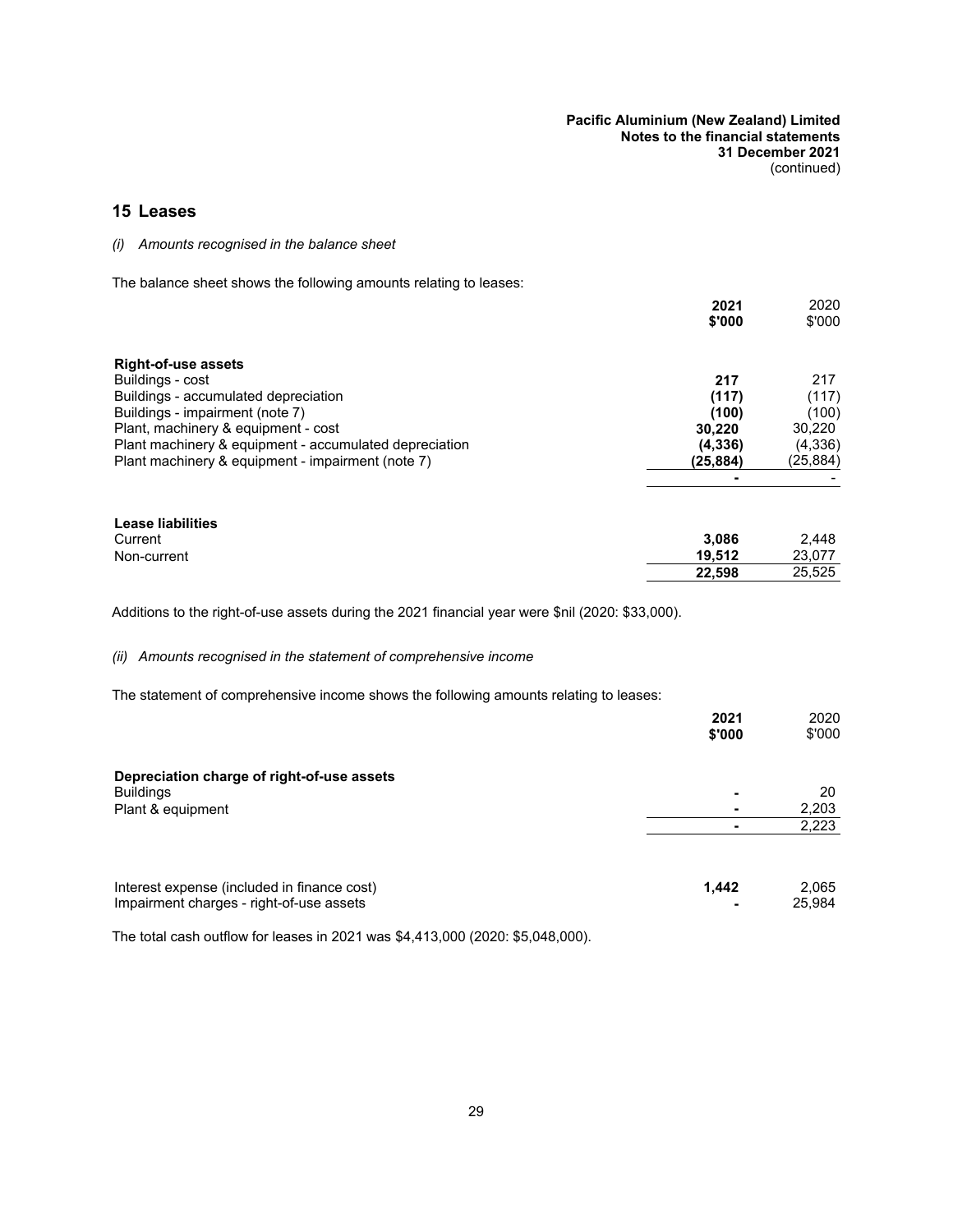# **16 Deferred tax assets**

|                                  | 2021<br>\$'000 | 2020<br>\$'000 |
|----------------------------------|----------------|----------------|
| <b>Movements:</b>                |                |                |
| Charged/credited:                |                |                |
| Tax losses                       |                | (24, 072)      |
| Derivative financial instruments |                | 16,654         |
| Property, plant and equipment    |                | (32,700)       |
| Rehabilitation provision         |                | (36, 572)      |
| Lease liability                  |                | (238)          |
| Other                            |                | 34,875         |
|                                  |                | (42, 053)      |
|                                  |                |                |

# <span id="page-31-1"></span>**17 Current liabilities - Trade and other payables**

|                                  | 2021    | 2020   |
|----------------------------------|---------|--------|
|                                  | \$'000  | \$'000 |
| Amounts owed to external parties | 63,285  | 24,011 |
| Amounts owed to related parties  | 22,554  | 11,567 |
| Accrued expenses                 | 20.942  | 24,810 |
| <b>ETS</b> obligations           | 32.507  | 12,934 |
| GST payable                      | 6.279   | 991    |
| Other payables                   | 8,367   | 2,547  |
|                                  | 153,934 | 76,860 |

#### *Carbon emissions*

The Company is a participant in the New Zealand Government's Emissions Trading Scheme (ETS). The emissions liability is recognised as a provision for the Company's carbon surrender obligations. In prior years the provision was calculated at the carrying value of the ETS units held on hand as an intangible asset. As zero units are held at 31 December 2021, the Company must acquire units from the market. This obligation is measured at the market price of the units at the balance sheet date. Further detail is outlined at note 14.

#### *Accrued expenses*

<span id="page-31-0"></span>Accrued expenses include amounts relating to the Company's commitment to remove and dispose of a fertiliser premix (Ouvea Premix) material currently stored at the Mataura Paper Mill. See note 25 for further details.

## **18 Current liabilities - Borrowings**

|                                       | 2021<br>\$'000 | 2020<br>\$'000 |
|---------------------------------------|----------------|----------------|
| Amounts owed to Rio Tinto Finance plc | $\blacksquare$ | 60.445         |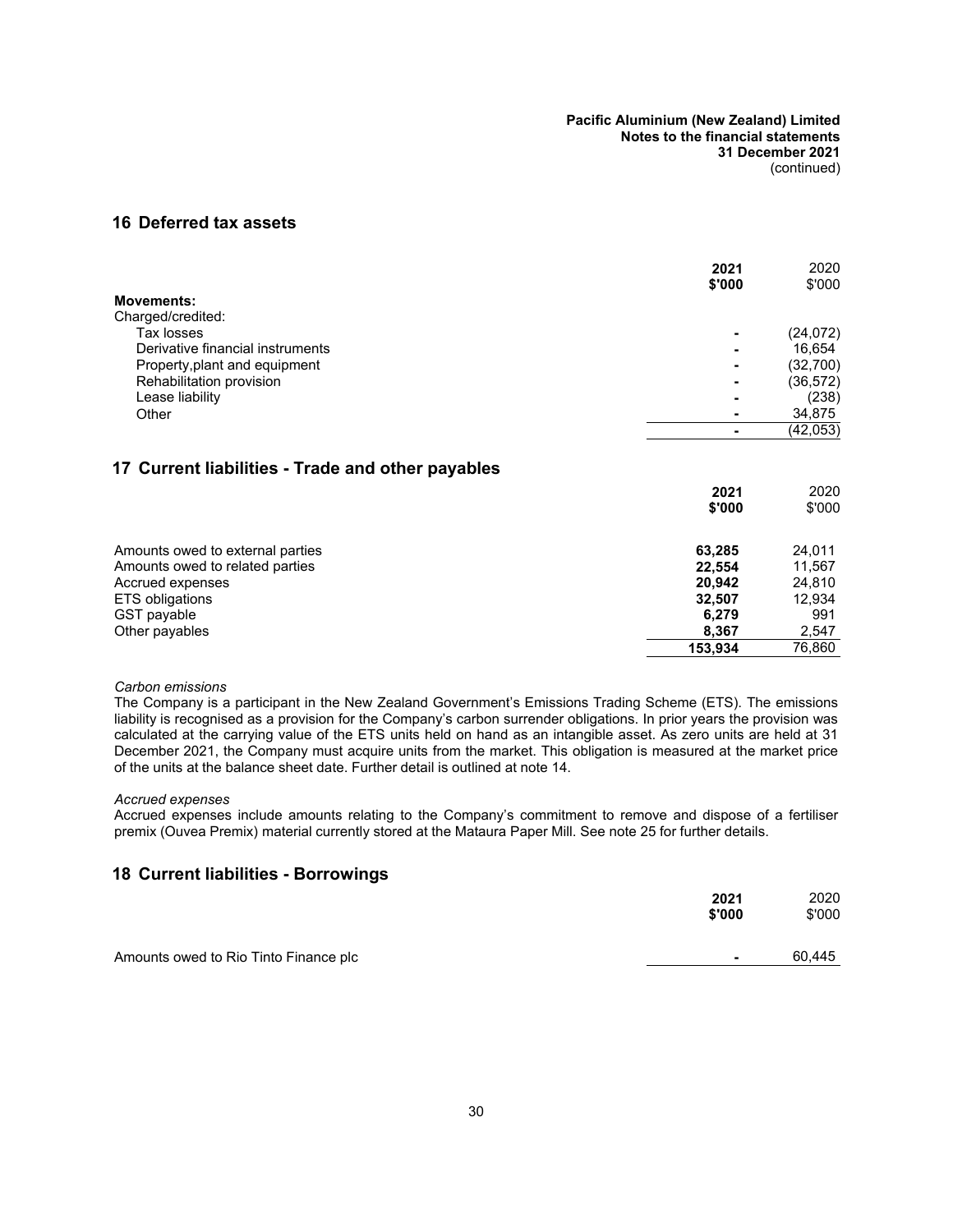# **19 Current liabilities - Income tax payable**

|                                                              | 2021<br>\$'000 | 2020<br>\$'000 |
|--------------------------------------------------------------|----------------|----------------|
| Current tax liabilities                                      | 50,818         | 1,060          |
| <b>20 Provisions</b>                                         |                |                |
|                                                              | 2021<br>\$'000 | 2020<br>\$'000 |
| <b>Current liabilities</b><br>Rehabilitation and closure     | 12,157         | 18,397         |
| <b>Non-current liabilities</b><br>Rehabilitation and closure | 480,400        | 229,428        |
| <b>Total provisions</b>                                      | 492,557        | 247,825        |

Movements in each class of provision during the financial year, other than employee benefits, are set out below:

|                                                      | 2021<br>\$'000 | 2020<br>\$'000 |
|------------------------------------------------------|----------------|----------------|
| Carrying amount at start of year                     | 247.825        | 194.828        |
| Additional provisions charged to plant and equipment | 139.368        | 39.485         |
| Change in rehabilitation and closure estimates       | 101.538        | 6.925          |
| Current year unwind of discount                      | 7.127          | 10.013         |
| Used during period                                   | (3.301)        | (3, 426)       |
| Carrying amount at end of year                       | 492.557        | 247,825        |

This provision represents the present value of the estimated costs for rehabilitation and closure assuming activities are terminated at the end of the power supply contract in 2024.

The major uncertainties affecting the amount and timing of cash outflows include:

- determination of the strategy for disposal of the spent cell linings; and

- the ability to secure an energy arrangement on internationally competitive terms, which impacts the timing of closure and rehabilitation and restoration activities.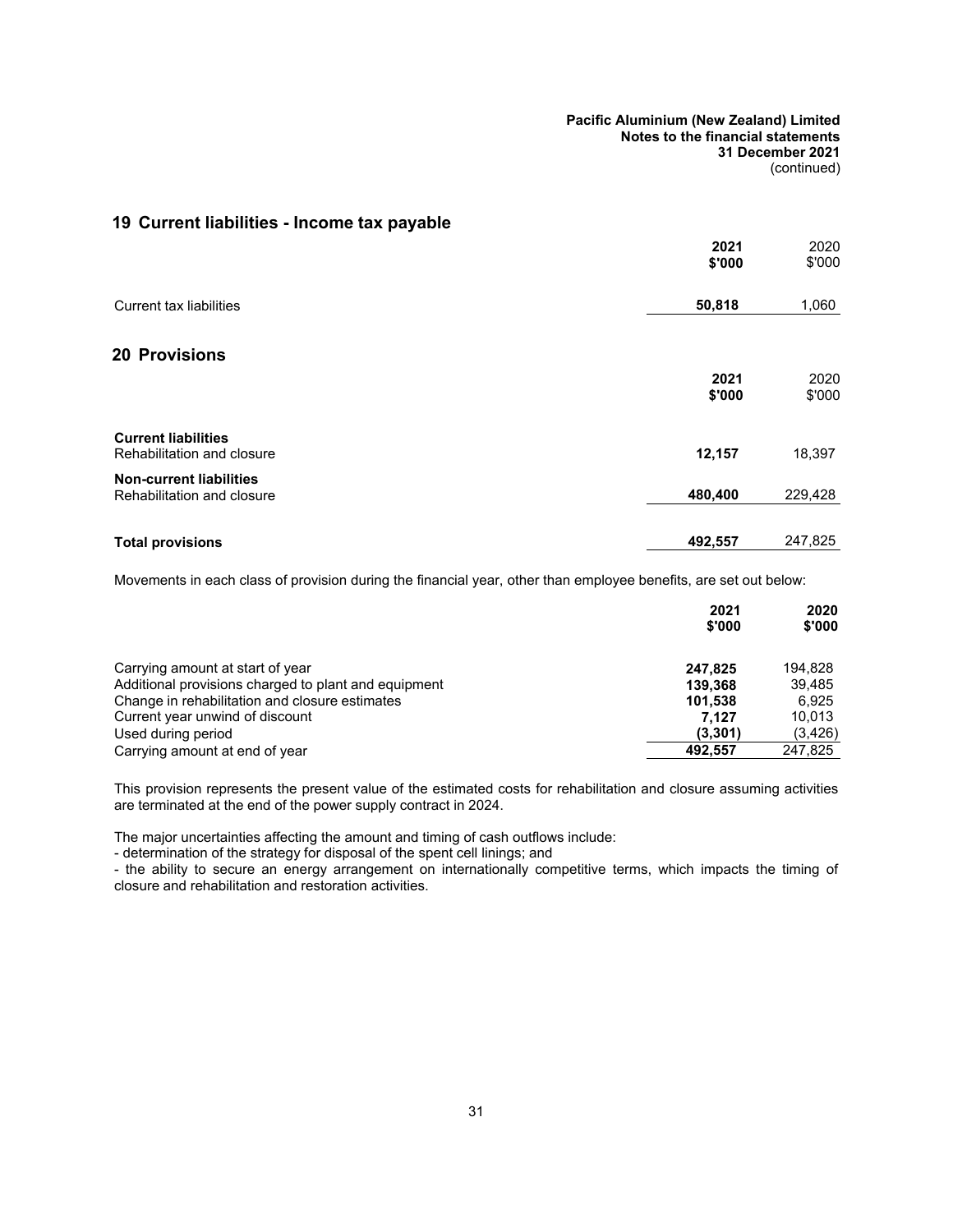# **21 Employee benefit obligations**

|                                                      |                       |                | 2021<br>\$'000 | 2020<br>\$'000 |
|------------------------------------------------------|-----------------------|----------------|----------------|----------------|
| <b>Current liabilities</b>                           |                       |                |                |                |
| Annual leave                                         |                       |                | 7,798          | 7,468          |
| Long service leave                                   |                       |                | 668            | 838            |
| Employee benefits - other                            |                       |                | 9,713          | 10,525         |
|                                                      |                       |                | 18,179         | 18,831         |
| <b>Non-current liabilities</b><br>Long service leave |                       |                | 5,802          | 5,681          |
|                                                      |                       |                |                |                |
| Total employee benefit obligations                   |                       |                | 23,981         | 24,512         |
| 22 Contributed equity                                |                       |                |                |                |
| <b>Ordinary share capital</b>                        |                       |                |                |                |
|                                                      | 2021<br><b>Shares</b> | 2020<br>Shares | 2021<br>\$'000 | 2020<br>\$'000 |
| Ordinary shares<br>Fully paid                        | 425,327,001           | 425,327,001    | 600,654        | 600,654        |
|                                                      |                       |                |                |                |

Ordinary shares entitle the holder to participate in dividends and the proceeds on winding up of the Company in proportion to the number of and amounts paid on the shares held.

On a show of hands every holder of ordinary shares present at a meeting in person or by proxy, is entitled to one vote, and on a poll each share is entitled to one vote.

Ordinary shares have no par value and the Company does not have a limited amount of authorised capital.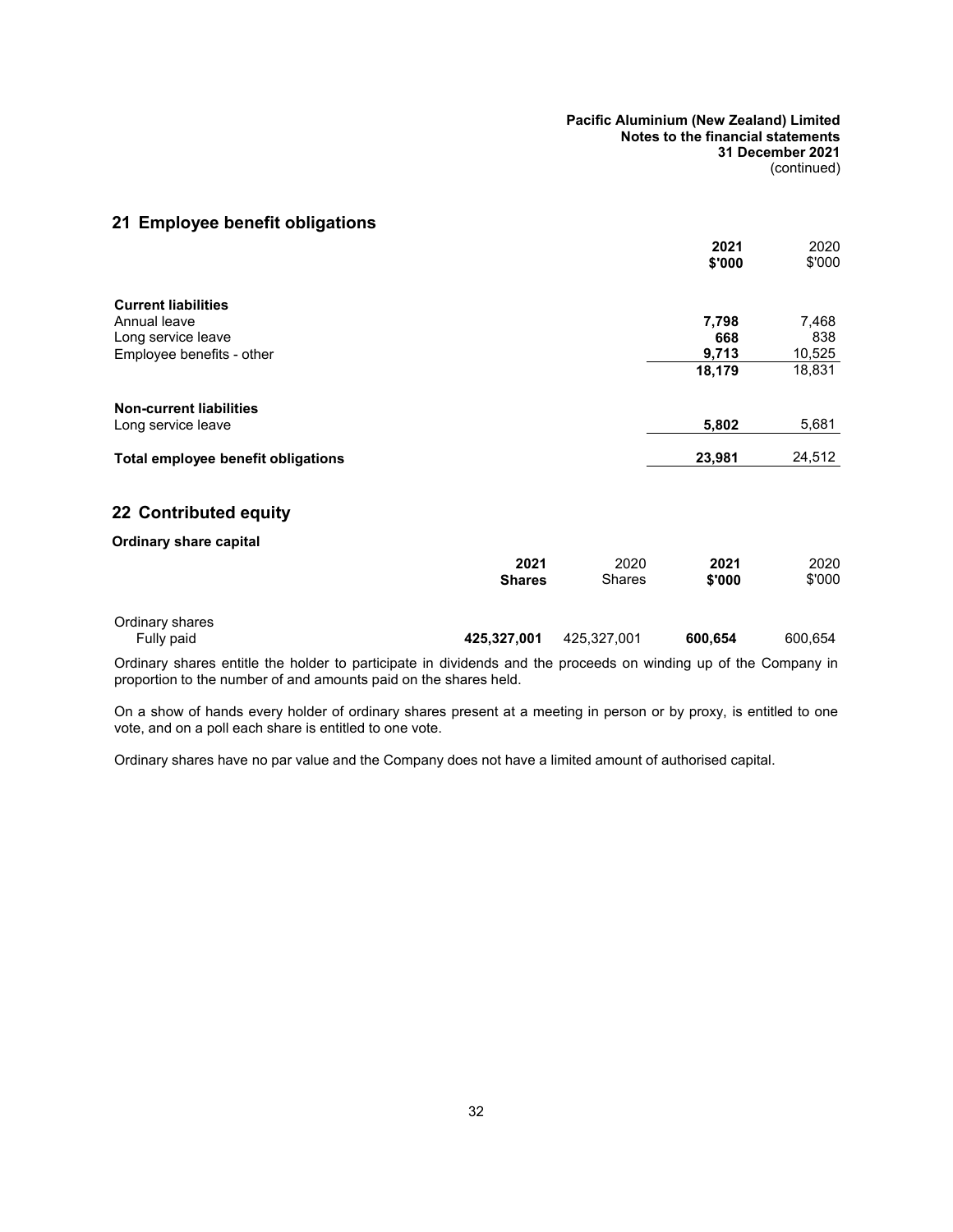## **23 Accumulated losses**

Movements in retained earnings were as follows:

|                                | 2021       | 2020       |
|--------------------------------|------------|------------|
|                                | \$'000     | \$'000     |
| Balance 1 January              | (771, 536) | (405, 924) |
| Net profit/(loss) for the year | 140.057    | (365,612)  |
| Balance 31 December            | (631, 479) | (771,536)  |

# **24 Contingencies**

#### **Contingent liabilities**

The Company had contingent liabilities at 31 December 2021 in respect of:

#### *(i) Guarantees*

Contractual commitments for the supply of electricity to NZAS from Meridian Energy Ltd amounting to \$110,310,000 (2020: \$110,310,000).

# **25 Commitments**

#### **(a) Capital commitments**

Significant capital expenditure contracted for at the end of the reporting year but not recognised as liabilities is as follows:

|                               | 2021<br>\$'000 | 2020<br>\$'000 |
|-------------------------------|----------------|----------------|
| Property, plant and equipment | 6.734          | 7,276          |

## **(b) Other commitments**

#### *Fair value of power derivative*

On 9 July 2020, following a strategic review by Rio Tinto, NZAS gave Meridian Energy notice of termination of the electricity price agreement, to be effective on 31 August 2021, during which time operations at the smelter were to wind down. This has resulted in a nil valuation for the 50MW Contract for Difference as at 31 December 2020.

On 14 January 2021 NZAS and Meridian Energy agreed to withdraw the notice of termination and amend the electricity price agreement with a revised termination date of 31 December 2024. In addition the agreement was amended so that the agreed volume is no longer fully fixed, with the introduction of a portion that is load following. The price under the amended agreement is fixed and no longer linked to aluminium prices or escalated by NZ CPI, there is no longer an embedded derivative to be measured at fair value.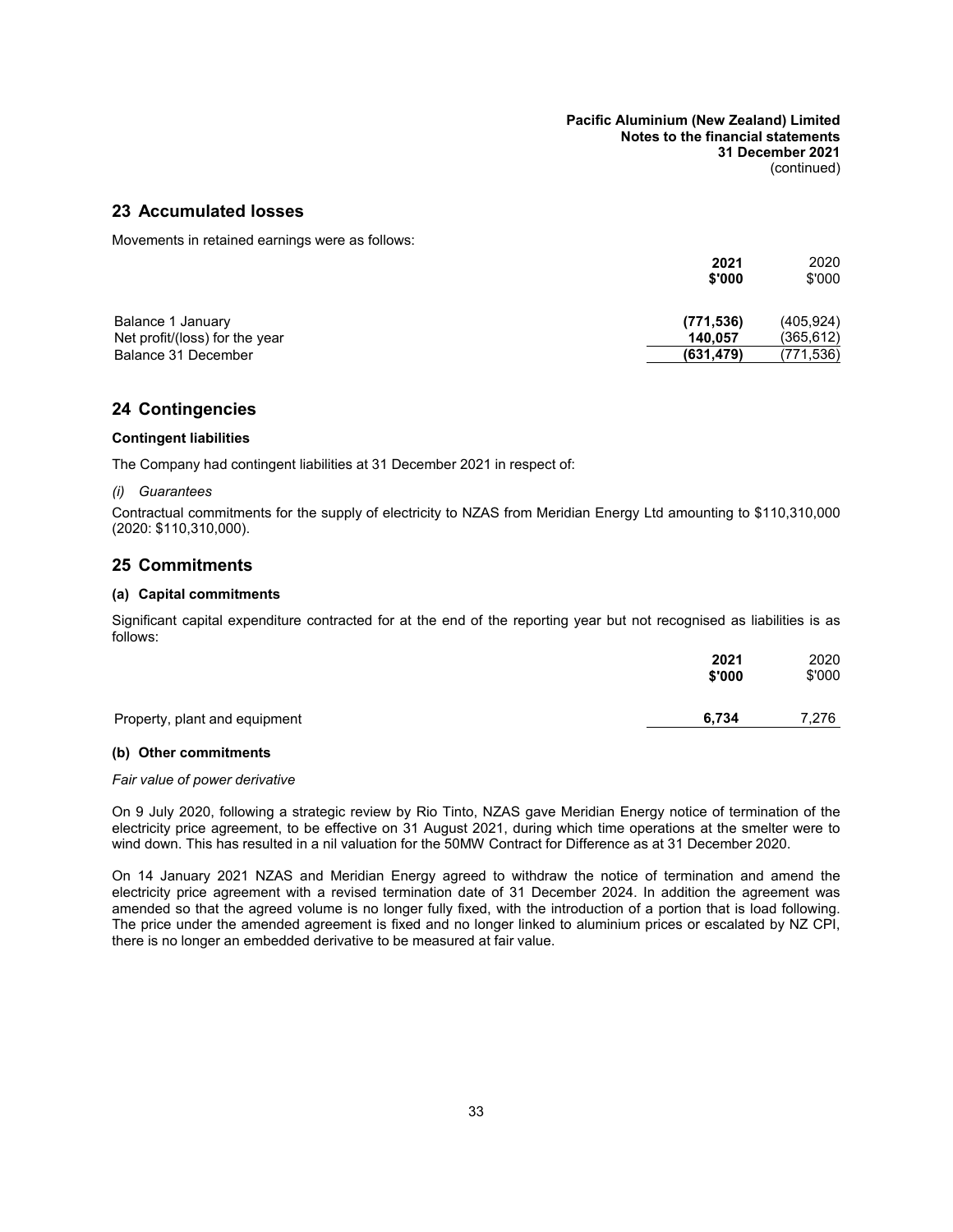# **25 Commitments (continued)**

#### **(b) Other commitments (continued)**

#### *Ouvea Premix*

NZAS remains committed to the 2018 agreement with Southland District and Regional Councils, Invercargill City Council, Gore District Council, and the New Zealand Government to provide financial assistance in the removal and disposal of a fertiliser premix (Ouvea Premix) material currently stored at the Mataura Paper Mill and other facilities. This material had been abandoned following the liquidation of Taha, a company that had been contracted to process dross at NZAS.

In March 2018, a NZ\$4 million package was agreed between the Southland and Gore District Councils, the Southland Regional Council, Invercargill City Council, the New Zealand Government and NZAS to fund the removal and disposal of the Premix material. NZAS has made a commitment to provide NZ\$1.75 million to this financial package.

In 2021, NZAS reached agreement with the Ministry for the Environment (MfE) to relocate the material stored at the Mataura Paper Mill and move it to be stored at NZAS pending it's processing and disposal. The costs of such arrangement are to be shared on a 50:50 bases with the MfE. These costs have been accrued and provided for at 31 December 2021, as per note [17](#page-31-1).

# **26 Related party transactions**

#### **(a) Key management personnel**

Key management personnel ("KMP") associated with the Company are not employed by or compensated by the Company. The Company does not pay any service fee for KMP to any associated entity.

#### **(b) Transactions with other related parties**

The following transactions occurred with related parties:

|                                        | 2021<br>\$'000 | 2020<br>\$'000 |
|----------------------------------------|----------------|----------------|
| Purchases of goods                     |                |                |
| Rio Tinto Marketing Pte Limited        | (242, 854)     | (214,665)      |
| Sales of goods                         |                |                |
| Rio Tinto Marketing Pte Limited        | 1,000,574      | 735,915        |
| Other transactions - income/(expenses) |                |                |
| Rio Tinto Finance plc                  | 100            | 726            |
| Rio Tinto Marketing Pte Limited        | (110)          | 115            |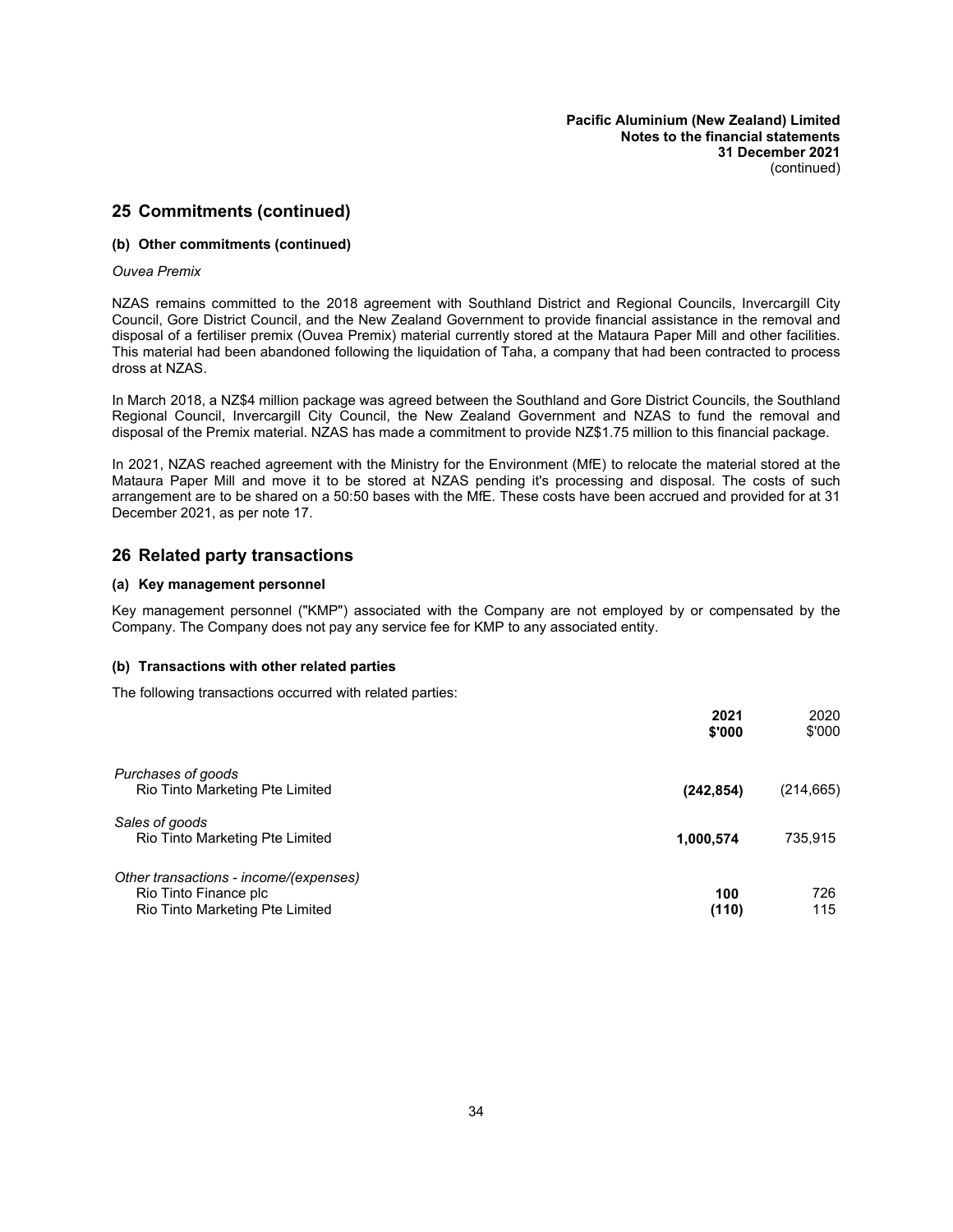# **26 Related party transactions (continued)**

# **(c) Outstanding balances**

The following balances are outstanding at the end of the reporting year in relation to transactions with related parties:

|                                                        | 2021     | 2020     |
|--------------------------------------------------------|----------|----------|
|                                                        | \$'000   | \$'000   |
| Outstanding balances - Receivable/(payable)            |          |          |
| Advances to/(from) Rio Tinto Finance Plc               | 230.038  | (60,445) |
| Advances from Rio Tinto Limited                        | (1, 116) | (1,040)  |
| Advances to Rio Tinto Marketing Pte Limited            | 120,637  | 72.078   |
| Advances from Rio Tinto Aluminium Services Pty Limited | (702)    | (1,887)  |
| Advances to/(from) other related parties               | (2,005)  | (273)    |
| Advances from Electric Power Generation Limited        | (17,294) |          |
|                                                        | 329.558  | 8.433    |
|                                                        |          |          |

The parent company of the Company is RTA Pacific Pty Limited, a company incorporated in Australia (the former parent company was RTA Pacific (NZ) Limited).